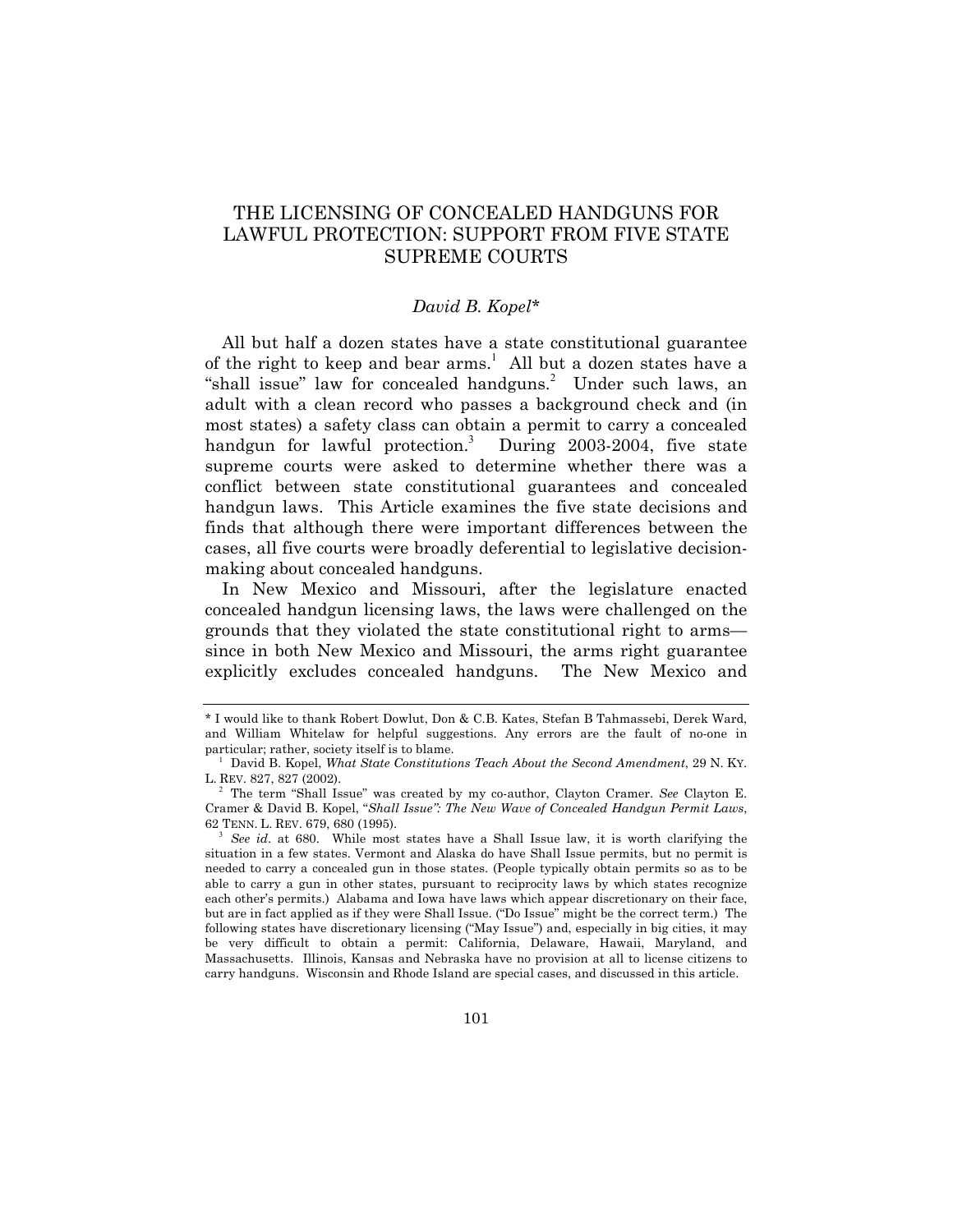Missouri Supreme Courts rejected the constitutional challenge; both courts ruled that the constitutional clause about concealed carry means that the legislature has broad discretion, not that the legislature is forbidden to enact a licensing system.

The constitutions of Ohio and Wisconsin also guarantee the right to keep and bear arms, and have no text excluding concealed handgun carrying from the scope of the right. However, both states had laws which almost completely prohibited the carrying of concealed handguns. When the Ohio prohibition was challenged, the Ohio Supreme Court ruled that the prohibition of concealed handgun carrying was constitutional because state law still allowed the carrying of unconcealed handguns. As a result, large numbers of Ohioans began carrying unconcealed handguns and, in response, the Ohio legislature quickly enacted a "shall issue" law to legalize concealed handguns.

In Wisconsin, the Supreme Court ruled that the concealed handgun prohibition was unconstitutional insofar as it applied to a personís home or place of business, but was constitutional as applied to all other locations.

Rhode Island's court faced the most complicated issue because Rhode Island has *two* concealed handgun licensing laws: a discretionary law for licensing by the attorney general and a mandatory law for licensing by towns and cities. The court found both laws to be consistent with Rhode Island's constitutional right to bear arms.

## I. NEW MEXICO AND MISSOURI: BECAUSE CONCEALED HANDGUNS ARE EXPLICITLY EXCLUDED FROM THE CONSTITUTIONAL RIGHT, THE LEGISLATURE MAY CREATE A LICENSING SYSTEM

# *A. New Mexico*

The New Mexico Constitution states:

No law shall abridge the right of the citizen to keep and bear arms for security and defense, for lawful hunting and recreational use and for other lawful purposes, *but nothing herein shall be held to permit the carrying of concealed weapons*. No municipality or county shall regulate, in any way, an incident of the right to keep and bear arms.<sup>4</sup>

<span id="page-1-0"></span><sup>&</sup>lt;sup>4</sup> N.M. CONST. art. II,  $\S 6$  (emphasis added).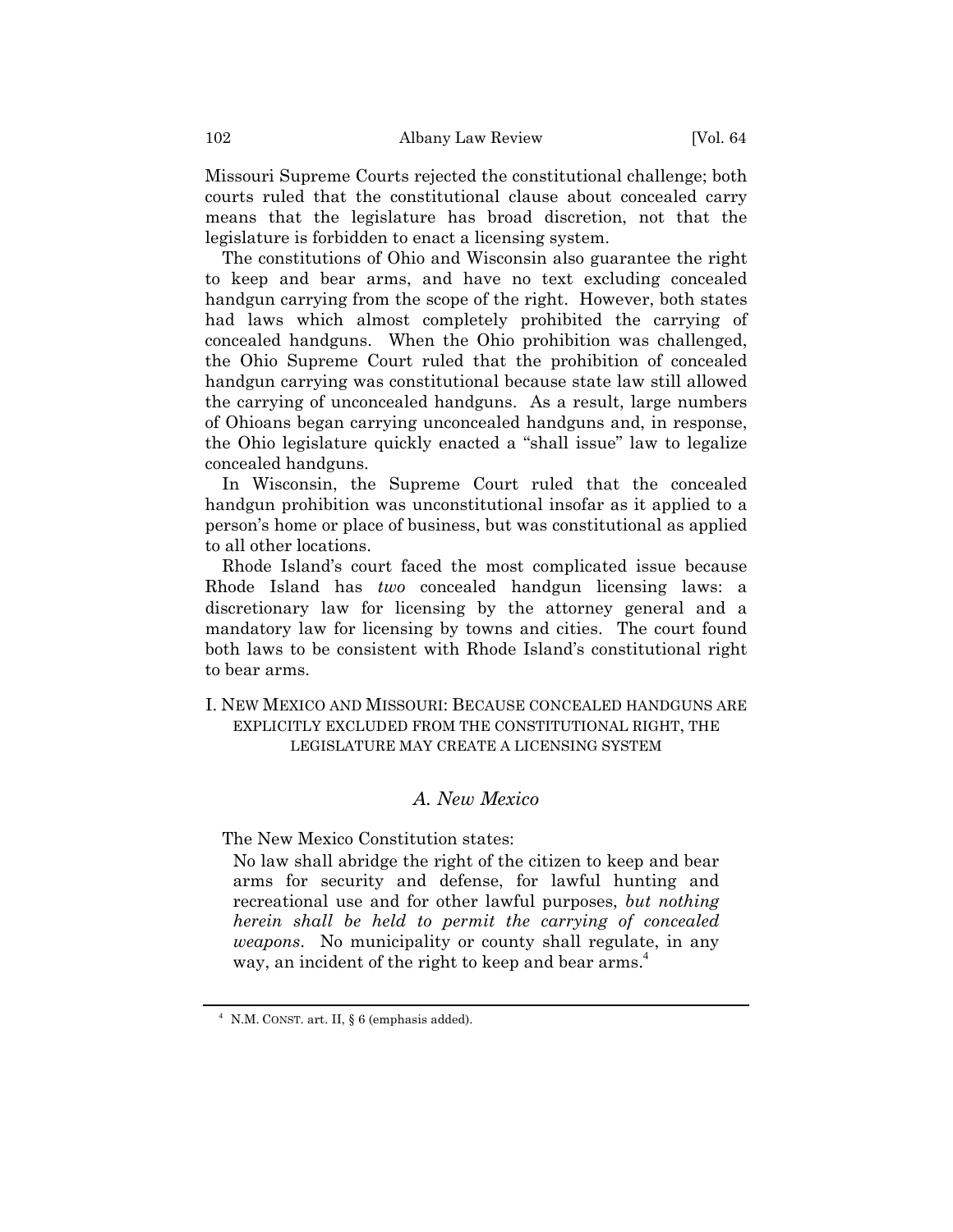In 2001, the New Mexico legislature enacted a Shall Issue concealed handgun licensing  $law^5$  $law^5$ . The law gave New Mexico's larger cities the choice to opt out of the mandatory licensing system.<sup>6</sup>In 2002, the New Mexico Supreme Court declared the law unconstitutional because the municipal opt-out conflicted with the constitutional rule that: "No municipality or county shall regulate, in any way, an incident of the right to keep and bear arms. $\frac{1}{2}$ 

The ruling seems odd because the prior sentence of the state constitutional right to keep and bear arms explicitly states that "the carrying of concealed weapons" is not part of the constitutional right tokeep and bear arms.<sup>8</sup> Nevertheless, the court ruled that concealed carrying was at least "an incident of the right to keep arms," even if concealed carrying was not part of the actual right itself.<sup>[9](#page-2-4)</sup> Finding that the municipal discretion exemption was not severable, the court invalidated the entire Shall Issue law.<sup>[10](#page-2-5)</sup>

In 2003, the New Mexico legislature enacted a new Shall Issue law, this time making the law uniform statewide with no municipal opt-out.[11](#page-2-6) Opponents of the law brought suit, claiming that the concealed gun licensing law was unconstitutional because of the constitutional language: "but nothing herein shall be held to permit the carrying of concealed weapons. $i^{12}$  $i^{12}$  $i^{12}$ 

The argument bordered on the frivolous. The unanimous supreme court explained the obvious meaning of the constitutional language:

The constitutional provision, on its face, means nothing in Article II, Section 6 shall be held to permit the carrying of concealed weapons. The Constitution neither forbids nor grants the right to bear arms in a concealed manner. Article II, Section 6 is a statement of neutrality, leaving it to the Legislature to decide whether, and how, to permit and regulate the carrying of concealed weapons. To read Article II, Section 6 as a prohibition against carrying concealed weapons . . . would require us to excise the word 'herein' from

<span id="page-2-0"></span>N.M. STAT. ANN. § 29-18-1-12 (Michie 2001).

<span id="page-2-1"></span>*Id.* § 29-18-11(D).

<span id="page-2-2"></span>Baca v. N.M. Dept. of Pub. Safety, 47 P.3d 441, 444 (N.M. 2002); N.M. CONST. art. II, § 6.

<span id="page-2-3"></span>N.M. CONST. art. II, § 6.

<span id="page-2-4"></span><sup>9</sup> *Baca*, 47 P.3d at 444.

<span id="page-2-5"></span><sup>10</sup> *Id.* at 445.

<span id="page-2-6"></span> $11$  N.M. STAT. ANN. §§ 29-9-1-13 (Michie 2003).

<span id="page-2-7"></span><sup>&</sup>lt;sup>12</sup> State *ex rel.* N.M. Voices for Children, Inc., v. Denko, 90 P.3d 458, 459 (N.M. 2004); N.M. CONST. art. II, § 6.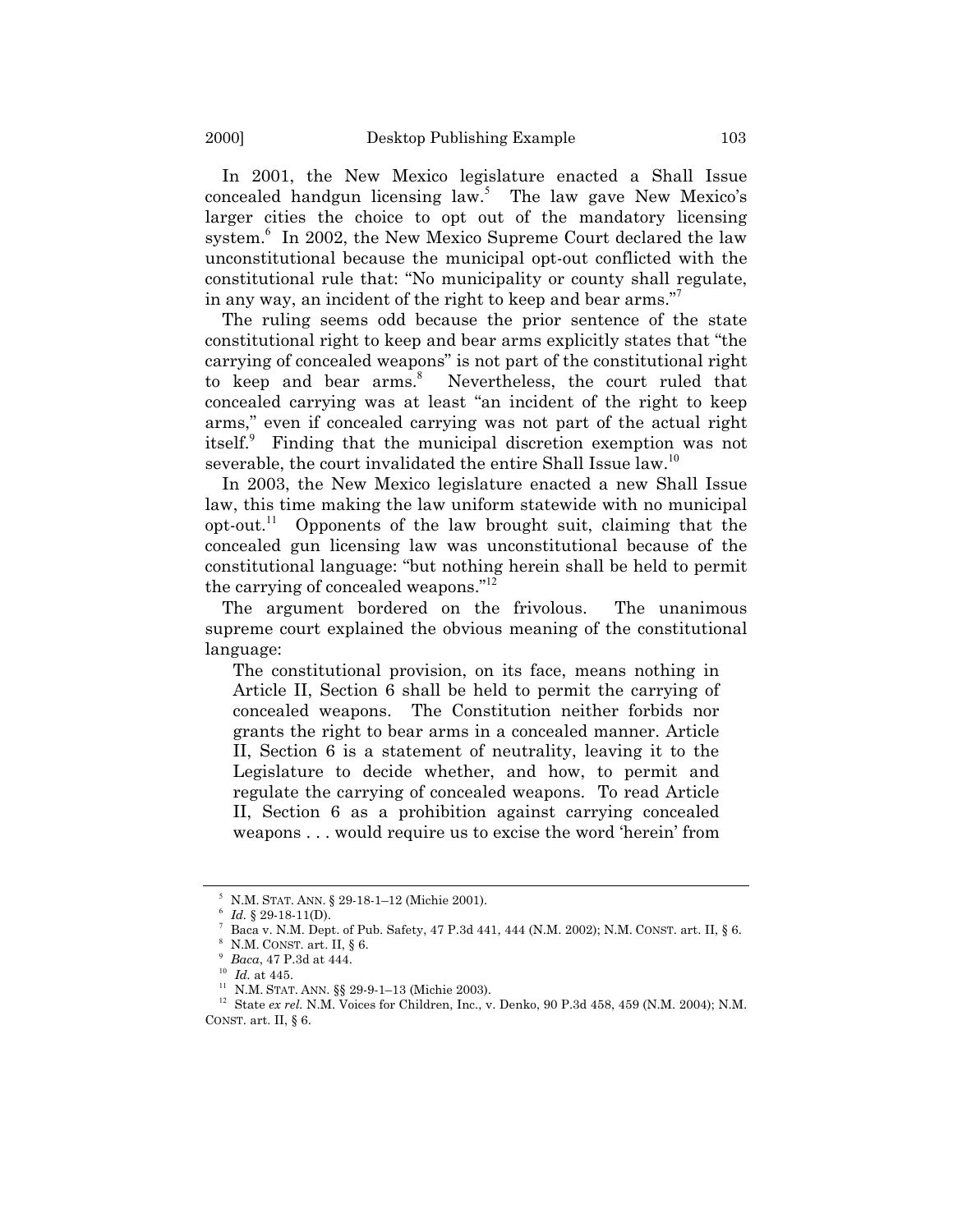the face of the Constitution. It is not in our power to do so.<sup>[13](#page-3-0)</sup>

If the plaintiffsí reading of the constitutional language were correct, then it would be unconstitutional for the New Mexico legislature to allow concealed weapons under any circumstances; even allowing police officers to carry concealed weapons would be unconstitutional.<sup>[14](#page-3-1)</sup> The court pointed out that an absolutist interpretation would be inconsistent with New Mexico history:

New Mexico has long regulated concealed weapons, allowing it in some circumstances and prohibiting it in others. At the time the Constitution was adopted, the territorial law of New Mexico had for many years prohibited the carrying of concealed weapons in most circumstances while allowing concealed weapons to be carried outside of settlements, at oneís residence, in the lawful defense of person or property, for protection while traveling, and by law enforcement officers. [citation omitted] That same construct of generally prohibiting concealed weapons while creating limited exceptions for their use, has continued in effect to the present. [citation omitted] Under *Section* 30-7-2, the Concealed Handgun Carry Act does no more than add another exception to the general prohibition against carrying concealed weapons: carrying with a concealed handgun license. [citation omitted] Under Petitionersí reading of [Article II, Section 6](http://www.westlaw.com/Find/Default.wl?rs=++++1.0&vr=2.0&DB=1000036&DocName=NMCNART2S6&FindType=L) none of these laws would be constitutional. If [Article II, Section 6](http://www.westlaw.com/Find/Default.wl?rs=++++1.0&vr=2.0&DB=1000036&DocName=NMCNART2S6&FindType=L) were an absolute prohibition against carrying concealed weapons, the Legislature could not have permitted it in certain instances.

Yet it has done so for over 100 years...<sup>[15](#page-3-2)</sup>

Thus, claim that the New Mexico Constitution required absolute prohibition of concealed handguns "would put this Court at odds with at least a tacit understanding on the part of the people and the Legislature as to the clear meaning of Article II, Section 6 of the Constitution."<sup>[16](#page-3-3)</sup> The court also pointed out that the Montana and Colorado constitutions have very similar language in their right to bear arms guarantees, and both states also allow concealed handgun licensing. $17$ 

<span id="page-3-0"></span><sup>13</sup> *Denko*, 90 P.3d at 460.

<span id="page-3-1"></span> $14 \overline{Id}$ .

<span id="page-3-2"></span><sup>15</sup> *Id.*

<span id="page-3-3"></span><sup>16</sup> *Id.* at 461

<span id="page-3-4"></span> $17$  *Id.* (citing MONT. CONST. art. II, § 12) ("but nothing herein contained shall be held to permit the carrying of concealed weapons"); MONT. CODE ANN. § 45-8-321 (2003); COLO.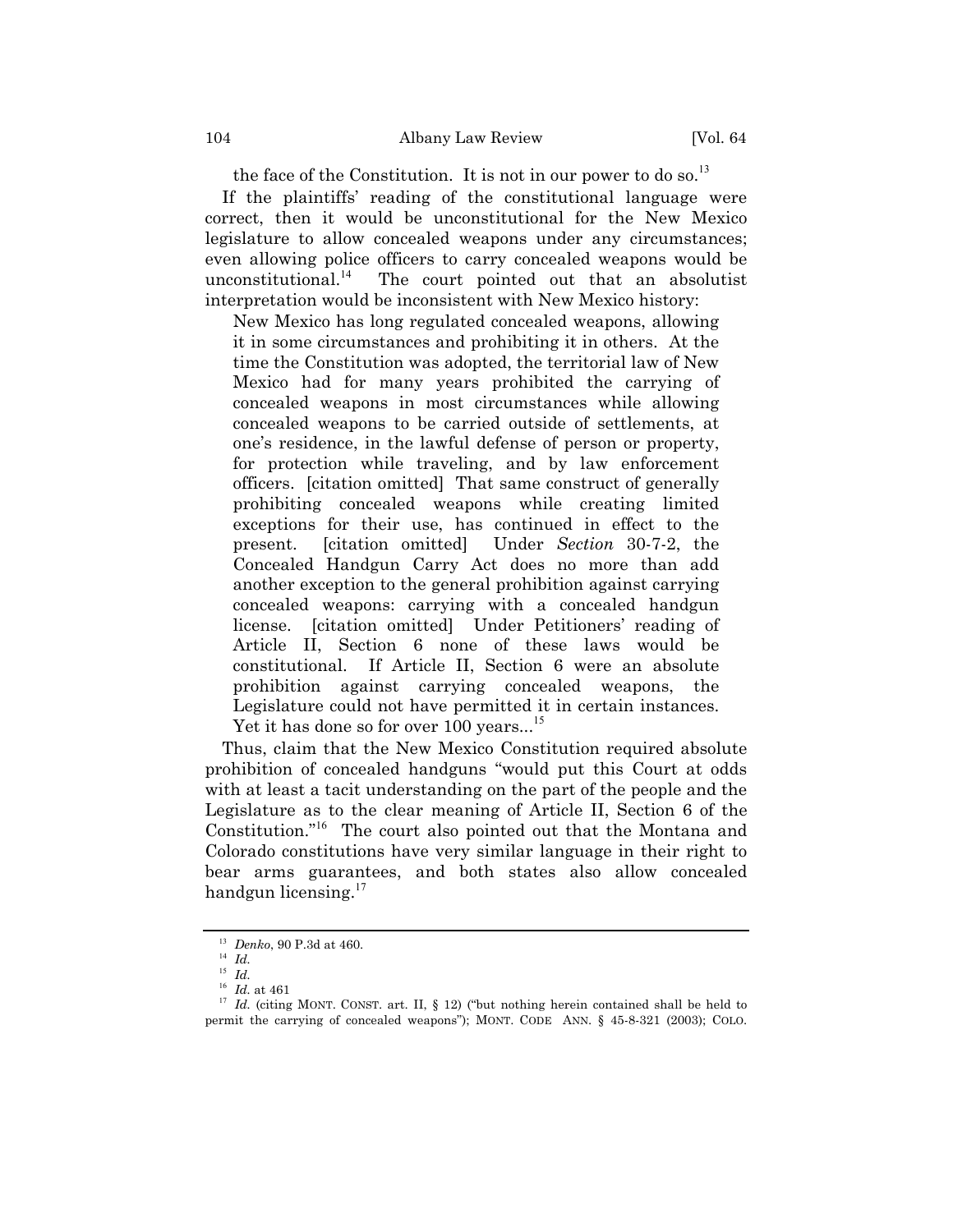In sum, the New Mexico court relied on the constitutional text and looked to how other states have applied similar text. The court also found that long-established and consistent historical practice provided an important guide to understanding state constitutional guarantees of the right to arms.

## *B. Missouri*

The issue in Missouri was nearly identical to that in New Mexico. The Missouri Constitution states: "That the right of every citizen to keep and bear arms in defense of his home, person and property, or when lawfully summoned in aid of the civil power, shall not be questioned; *but this shall not justify the wearing of concealed weapons.*<sup>[18](#page-4-0)</sup> The language about concealed weapons had been added when Missouri revised its constitution in  $1875$ .<sup>[19](#page-4-1)</sup> The 1875 revisers were concerned about a decision of the Kentucky Supreme Court which had found a concealed weapons prohibition to be in violation of the Kentucky right to keep and bear arms.<sup>[20](#page-4-2)</sup>

Concerns about terrorism appear to have made the American public more supportive of defensive gun ownership and use, so it was perhaps not a coincidence that September 11, 2003, was the day the Missouri legislature over-rode the Governor's veto and enacted the Concealed-Carry Act.<sup>[21](#page-4-3)</sup>

When the new Shall Issue statute was challenged in a lawsuit, the unanimous Missouri Supreme Court began its arms rights analysis by explicating the constitutional text.<sup>[22](#page-4-4)</sup> Rejecting the plaintiffsí theory that the Constitution required total prohibition of concealed handguns, the court explained:

Read in proper grammatical context, and giving the words their common usage, the clause has no such meaning. To be sure, plaintiffs are correct that the clause is couched as an exception or limitation on the constitutional 'right of every citizen to keep and bear arms. . . . But it means simply that the constitutional right does not extend to the carrying of concealed weapons, not that citizens are prohibited from

CONST. art. II, § 13 ("but nothing herein contained shall be construed to justify the practice of carrying concealed weapons"); COLO. REV. STAT. § 18-12-201 (2003).

<span id="page-4-0"></span>MO. CONST. art. I,  $\S 23$  (emphasis added).

<span id="page-4-1"></span><sup>19</sup> *See id.*

<span id="page-4-2"></span><sup>20</sup> 1 DEBATES OF THE MISSOURI CONSTITUTIONAL CONVENTION OF 1875, at 439 (1930)*;* Bliss v. Commonwealth, 12 Ky. 90, 94 (1822*).*

<span id="page-4-3"></span><sup>&</sup>lt;sup>21</sup> MO. REV. STAT. §§ 50.535, 571.030 & 571.094 (2003).

<span id="page-4-4"></span><sup>22</sup> Brooks v. State, 128 S.W.3d 844, 847 (Mo. 2004).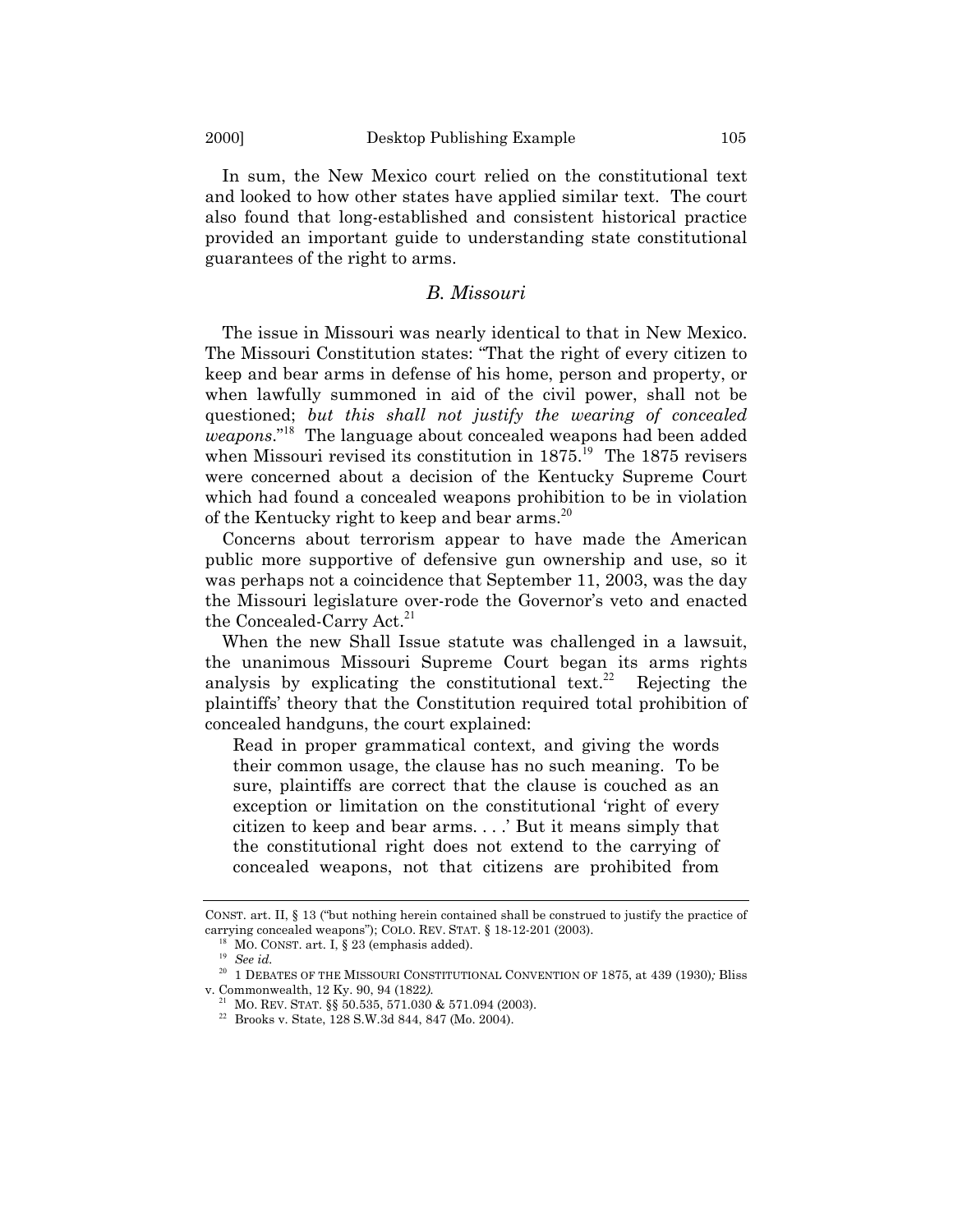doing so, or that the General Assembly is prohibited from enacting statutes allowing or disallowing the practice.

Parsing the clause proves the point. The subject is the word this,' which refers back to 'the right of every citizen to keep and bear arms....' The operative words are 'shall not justify.' 'Shall not,' which are words of prohibition, modifies justify,' which is:

1a: to prove or show to be just, desirable, warranted or useful: VINDICATE. . .b: to prove or show to be valid, sound or conforming to fact or reason: furnish grounds or evidence for: CONFIRM, SUPPORT, VERIFY. . .c(1) to show to have had sufficient legal reason. . .

Thus, the clause in its entirety must be read in this way: 'but this [the right of every citizen to keep and bear arms . . .] shall not justify [shall not warrant, shall not furnish grounds or evidence for, shall not support, or shall not provide sufficient legal reasons for] the wearing of concealed weapons. $^{23}$  $^{23}$  $^{23}$ 

Although the court found the Shall Issue law to be consistent with the Missouri right to keep and bear  $\pi$  arms,<sup>[24](#page-5-1)</sup> the court also found that the new law, at least as applied to some counties, violated another part of the state constitution—the Hancock Amendment, which forbids unfunded state mandates on local governments.<sup>[25](#page-5-2)</sup> The court found, with respect to four Missouri counties, the increased costs associated with implementing the act might exceed the fee which the sheriffs were allowed to collect, and, accordingly, held the act unenforceable in those counties.<sup>[26](#page-5-3)</sup> As a result, St. Louis County and St. Louis City do not currently issue permits. However, residents of these counties can readily obtain handgun carry permits from other states, and those permits are valid in Missouri because the new Missouri law explicitly recognizes permits issued by other states.

## II. OHIO AND WISCONSIN: CHALLENGES TO ABSOLUTE PROHIBITIONS ON CONCEALED CARRYING

Ohio and Wisconsin faced the converse of the issue addressed by New Mexico and Missouri. Ohio and Wisconsin both have a state

<span id="page-5-0"></span><sup>&</sup>lt;sup>23</sup> *Brooks*, 128 S.W.3d at 847 (citing WEBSTER'S THIRD NEW INTERNATIONAL DICTIONARY 1228 (3d ed. 1993)).

<span id="page-5-1"></span> $\vec{a}$ <sup>24</sup> *Id.* at 847–48.

<span id="page-5-2"></span><sup>25</sup> *Id.* at 850; MO. CONST. art. X, ßß 16, 21.

<span id="page-5-3"></span><sup>26</sup> *Id*.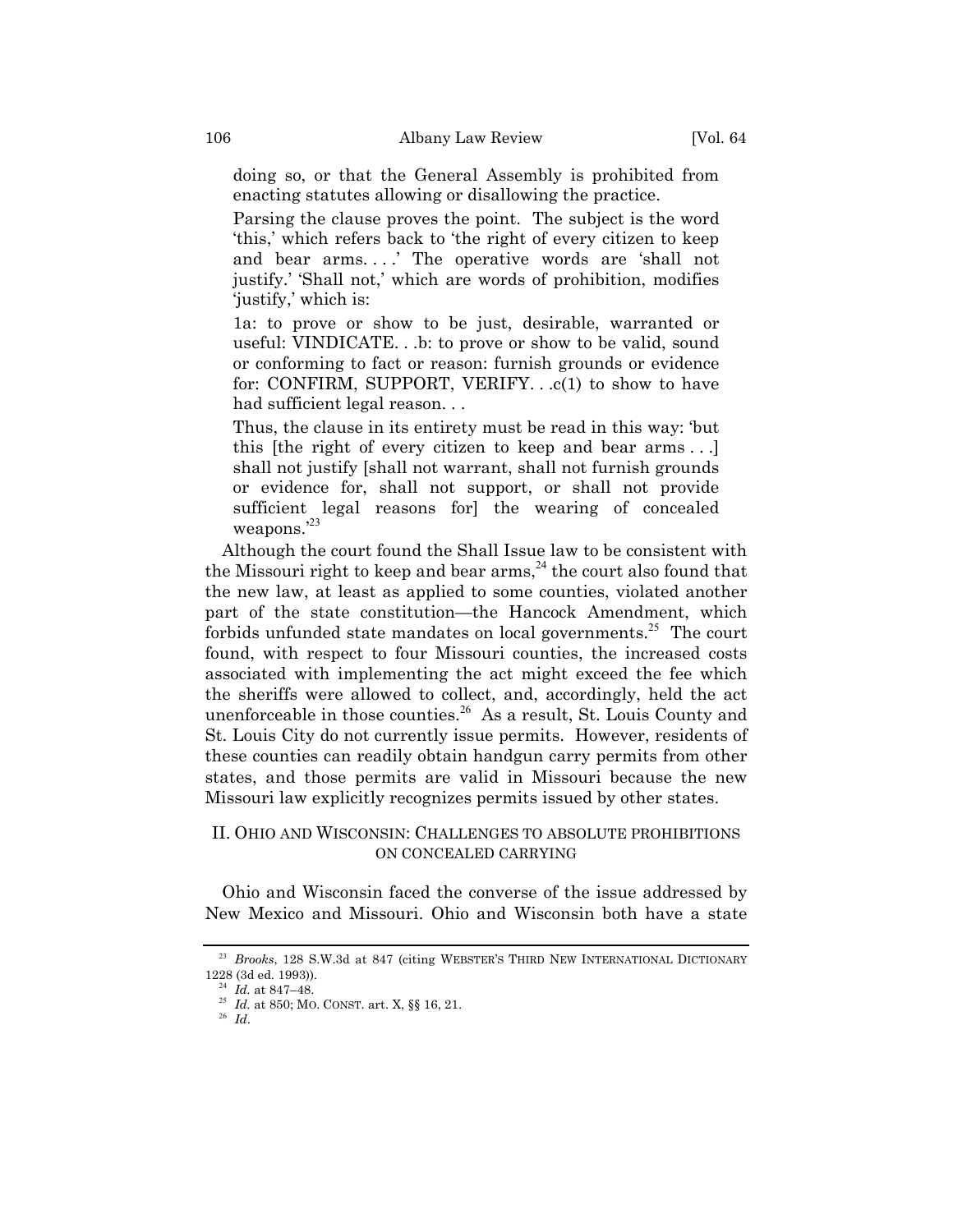constitutional right to keep and bear arms, and neither constitution includes an exception removing concealed handgun carry from the scope of the right. $27$  Nevertheless, both Ohio and Wisconsin completely outlawed concealed carry.[28](#page-6-1)

When the total prohibitions were challenged, Ohio upheld the concealed carry ban because the law contained an affirmative defense usable by people who carried for legitimate defensive purposes. To the extent the ban applied to one's home or place of business, Wisconsin held the concealed carry ban unconstitutional. The supreme court decisions in both states have been a boost to the enactment of a Shall Issue licensing law: Ohio now has such a law and the Wisconsin legislature came within a single vote of overriding the governor's veto to enact a Shall Issue law.

## *A. Ohio*

### 1. Majority Opinion

In *Klein v. Leis*, the Supreme Court of Ohio repeated its previous holding in *Arnold v. Cleveland* that the right to arms in Ohio is a fundamental right.[29](#page-6-2) Reiterating the standard set in *Arnold*, the court stated that even when a fundamental right is at stake, a law must be proven "unconstitutional beyond a reasonable doubt. $i^{30}$  $i^{30}$  $i^{30}$ 

Like the New Mexico court, the Ohio court looked to its state's historical practices regarding concealed carry. The Ohio carry ban was enacted in 1859, which was eight years after Ohio's revised constitution, containing the current version of the right to arms, was ratified.<sup>[31](#page-6-4)</sup> (The 1802 Ohio constitution also had a right to arms.) Although statutory language changed, the concealed carry ban had remained in effect ever since and had been upheld against constitutional challenge in  $1920.^{32}$  $1920.^{32}$  $1920.^{32}$ 

The *Klein* court offered the same rationale as the 1920 *Nieto*  court: the law did not prohibit the carrying of weapons, but merely

<span id="page-6-0"></span><sup>&</sup>lt;sup>27</sup> OHIO CONST. art. I, § 4; WIS. CONST. art. I § 25.

<span id="page-6-1"></span><sup>&</sup>lt;sup>28</sup> OHIO REV. CODE ANN. § 2923.12 (Anderson 2003); WIS. STAT. ANN. § 941.23 (West 2004).

<span id="page-6-2"></span> $29$  Klein v. Leis, 795 N.E.2d 633, 636 (Ohio 2003) (citing Arnold v. City of Cleveland, 616 N.E.2d 163 (Ohio 1993)).

<span id="page-6-3"></span><sup>30</sup> *Klein*, 795 N.E.2d at 636 (quoting *Arnold*, 616 N.E.2d at 169). *Arnold* is discussed in David B. Kopel, Clayton E. Cramer & Scott G. Hattrup, *A Tale of Three Cities: The Right to Bear Arms in State Supreme Courts*, 68 TEMP. L. REV. 1177, 1218-37 (1995).

<span id="page-6-4"></span><sup>31</sup> *Klein*, 795 N.E.2d at 640.

<span id="page-6-5"></span><sup>32</sup> [State v. Nieto,](http://www.westlaw.com/Find/Default.wl?rs=++++1.0&vr=2.0&DB=577&FindType=Y&SerialNum=1920133113) 130 N.E. 663 (Ohio 1920).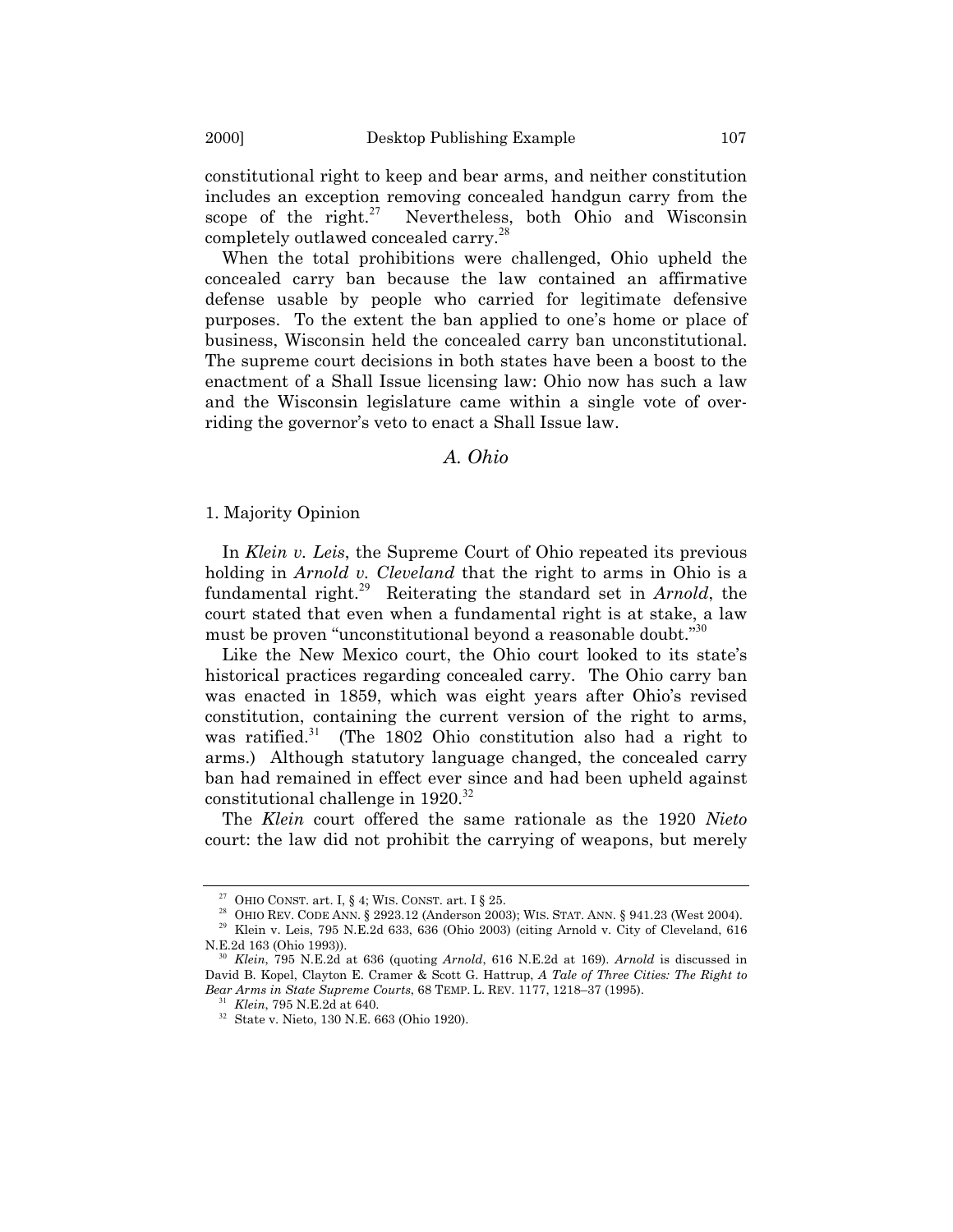regulated "the *manner* in which weapons can be carried."<sup>[33](#page-7-0)</sup> There is no statewide law in Ohio against carrying unconcealed guns. Thus, while there was obviously a constitutional right to carry guns, there was no constitutional right to carry them concealed.<sup>[34](#page-7-1)</sup>

## 2. Dissent

Two judges dissented. They argued that the majority's ìreasonablenessî standard of review was incorrect, stating:

However, as the majority articulates, R.C. 2923.12 regulates only the manner in which a firearm may be carried. [citation omitted] Because a restriction on the manner of exercising a right necessarily leaves open other means of exercising the right, the lesser standard of intermediate scrutiny is applicable. [citation omitted] A manner restriction on the right to bear arms should be subjected to the same level of scrutiny as a manner restriction on the right of free speech. Thus, I would invoke intermediate scrutiny.<sup>[35](#page-7-2)</sup>

Thus, "[u]nder intermediate scrutiny, a regulation will be upheld only if the regulation is narrowly tailored to serve an important government interest and leaves open other means of exercising the right. $i$ <sup>[36](#page-7-3)</sup> The interest in public safety was important, and "the statute leaves open the ability to bear arms by openly carrying a firearm, satisfying the third prong of the test. $37$ 

Nevertheless, the statute was constructed so that anyone carrying a concealed handgun would be arrested. $38$  In court, a defendant could put forward an affirmative defense that his carrying was for reasonable self-defense.<sup>[39](#page-7-6)</sup> The dissent argued that arrest first, with evidence of innocence later, was inappropriate for the exercise of a constitutional right:

Moreover, the opportunity for the accused to establish that he was exercising a fundamental right does not justify subjecting him to arrest each time he exercises the right. This is as offensive as a statute allowing the arrest of anyone who speaks in public, but permitting the speaker to prove at

<span id="page-7-0"></span><sup>33</sup> *Klein*, 795 N.E.2d at 638 (citing *Nieto*, 130 N.E. at 664).

<span id="page-7-1"></span><sup>34</sup> *Klein*, 795 N.E.2d at 638.

<span id="page-7-2"></span><sup>&</sup>lt;sup>35</sup> *Id.* at 640 (O'Connor, J., dissenting).

<span id="page-7-3"></span><sup>&</sup>lt;sup>36</sup> *Id.* (O'Connor, J., dissenting).

<span id="page-7-4"></span><sup>&</sup>lt;sup>37</sup> *Id.* (O'Connor, J., dissenting).

<span id="page-7-5"></span><sup>38</sup> OHIO REV. CODE ANN. ß 2923.12(A) (Anderson 2003).

<span id="page-7-6"></span><sup>39</sup> *Id*. ß 2923.12(C).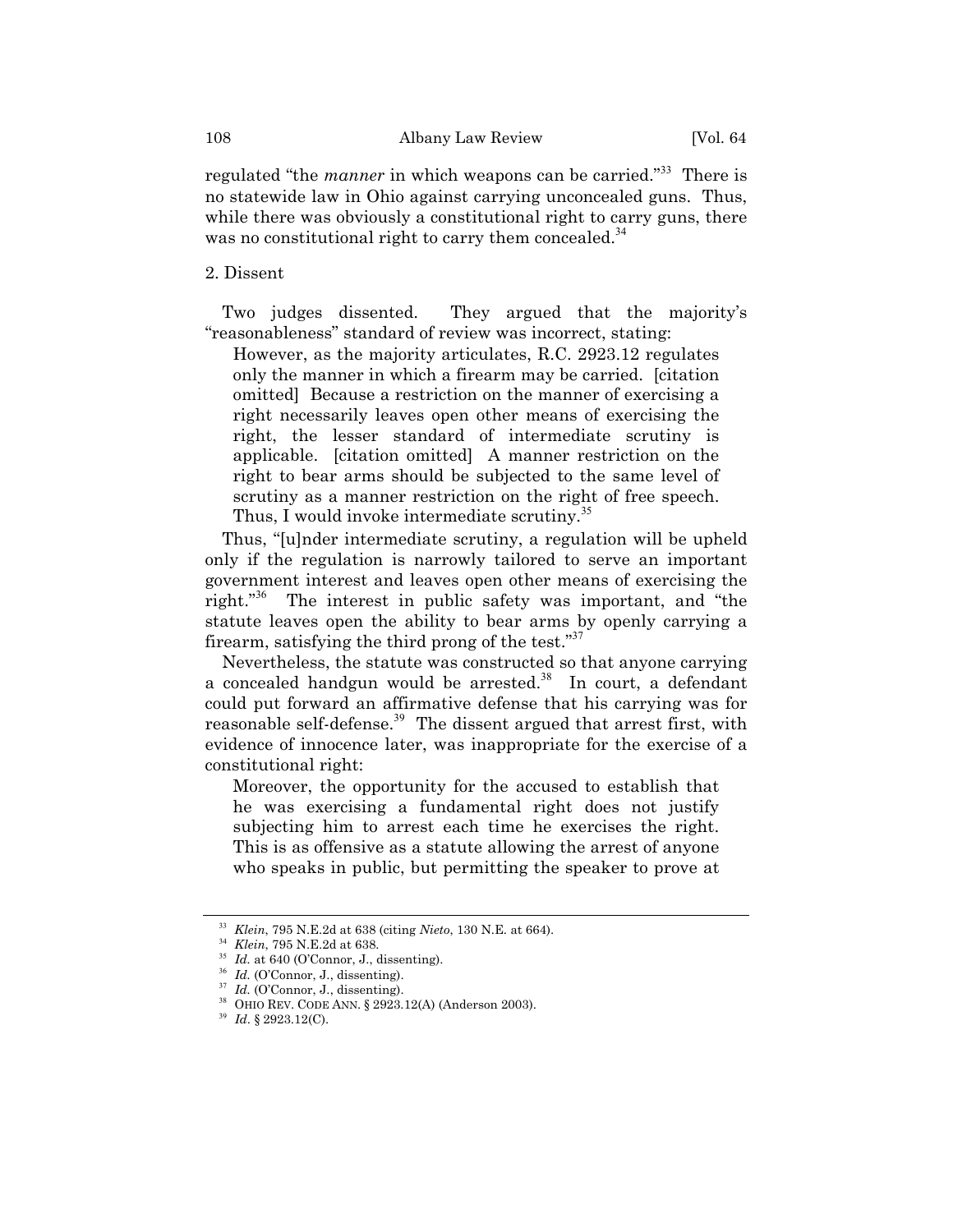trial that the speech was constitutionally protected. [citation omitted]....

I would hold R.C. 2923.12 unconstitutional because it treats a fundamental right as a mere affirmative defense. R.C. 2923.12 as a whole would be constitutional only if the state bore the burden of proving that the defendant's actions fell outside those protected as fundamental rights. The statute as written does not permit this.[40](#page-8-0)

The dissent cited some of the Shall Issue laws in other states as good examples of how "states have successfully balanced the rights of citizens to bear arms with the stateís compelling public-safety interest via constitutional statutory regulation.<sup>7[41](#page-8-1)</sup>

### 3. What Happened Next in Ohio

Since 1994, many Ohio citizens pushed for the enactment of a Shall Issue law. Although they gained a comfortable margin of support in the state legislature, they were not able to garner enough votes to over-ride gubernatorial vetoes. Like many states, Ohio allows the open carry of handguns as a matter of law; but in practice, the right to open carry does not exist. Police who find someone carrying openly will tend to arrest the person under any available pretext. The *Klein* issue brought matters to a head. Citizen activists began organizing safety parades in which they would carry handguns openly, as the *Klein* court had said was lawful and constitutionally protected in Ohio. The parades proved so upsetting to the Ohio government that the Governor finally relented and signed a Shall Issue bill which the legislature had passed in the wake of *Klein*.

The new Ohio law is more restrictive than its counterparts in most other states and was a disappointment to some Ohio activists who wanted nothing less than the Vermont and Alaska system anyone who may lawfully own a handgun may carry it concealed, with no need for licensing. Nevertheless, the people of Ohio, like the people in all states bordering Ohio, now have the ability to carry a handgun for lawful protection without fear of arrest.

<span id="page-8-0"></span> $^{40}$  *Klein*, 795 N.E.2d at 641 (O'Connor, J., dissenting).

<span id="page-8-1"></span> $^{41}$  *Id.* (O'Connor, J., dissenting) (listing various state code provisions).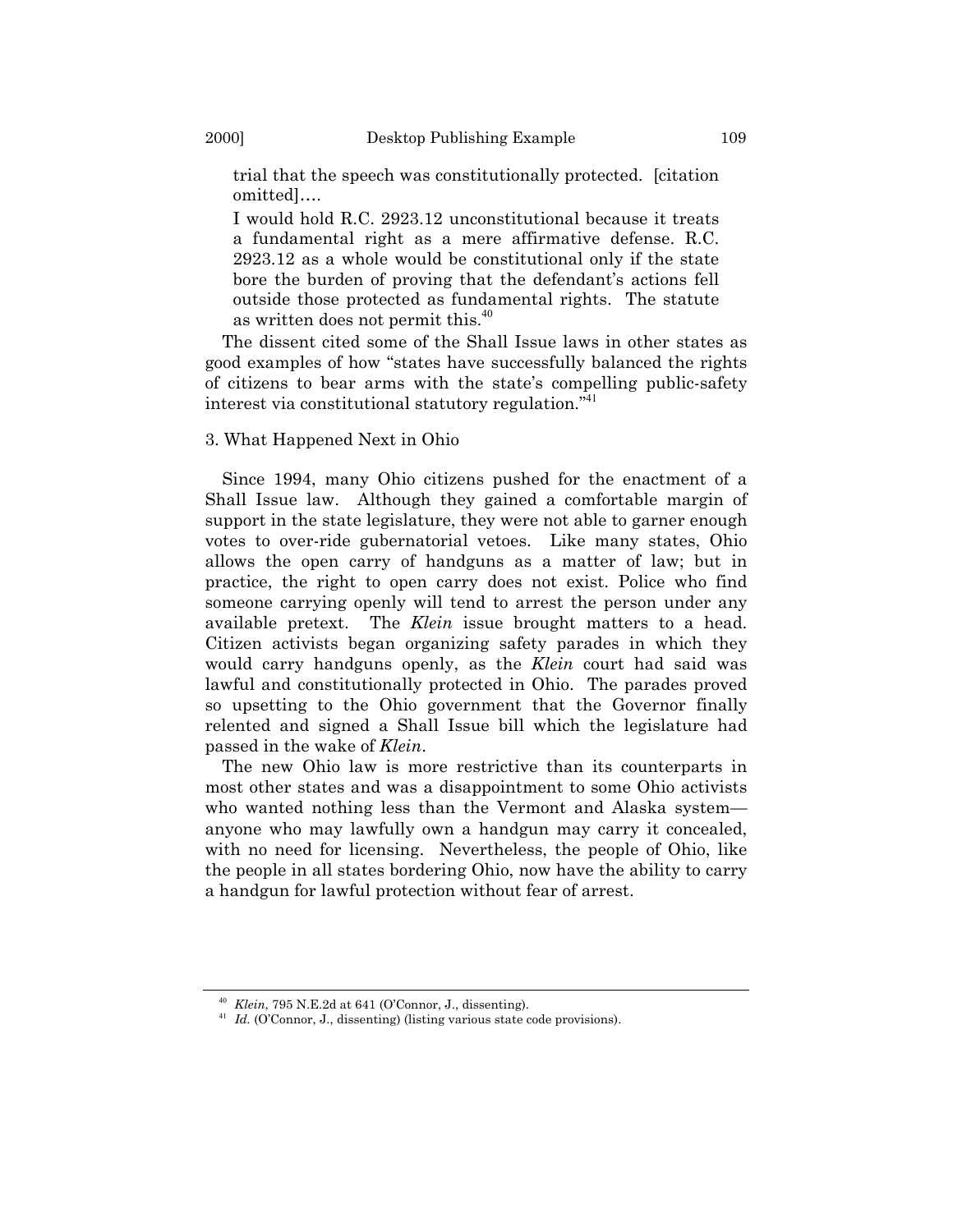### *B. Wisconsin*

Like Ohio, Wisconsin had a long tradition of severely restricting concealed carry. Also like Ohio, Wisconsin did not restrict open carry in most public places. Unlike Ohio, Wisconsin's constitutional right to arms was brand new, enacted in a 1998 referendum.

In the 1995–96 Wisconsin legislative session, and again in the 1997–98 legislative session, the Wisconsin legislature had passed a state constitutional right to arms amendment by wide margins.<sup>[42](#page-9-0)</sup> Having twice been passed by the legislature, the amendment was then referred to the people, who voted seventy-four percent in favor of the amendment in the  $1998$  general election.<sup>[43](#page-9-1)</sup> The new amendment states: "The people have the right to keep and bear arms for security, defense, hunting, recreation or any other lawful purpose."<sup>[44](#page-9-2)</sup> Yet a Wisconsin statute declares: "Any person except a peace officer who goes armed with a concealed and dangerous weapon is guilty of a Class A misdemeanor.<sup> $145$  $145$ </sup> The statute was notable because it had no affirmative defense, as the Ohio statute did, for defensive carrying. And if the statute were read broadly, it appeared to outlaw concealed carry even on one's own property.

The Wisconsin statute was challenged in two cases, which the Wisconsin Supreme Court decided on the same day. The first case, *State v. Cole*, set forth the basic framework for right to arms analysis in Wisconsin. The second case, *State v. Hamdan*, applied the *Cole* doctrines and held that the government could not constitutionally prohibit concealed carry in one's home or place of business, even though open carry in such places was already legal.

#### 1. *Cole*

During a Milwaukee traffic stop in 1999, police found Philip Cole in possession of a small quantity of marijuana and two loaded handguns in his car.<sup>[46](#page-9-4)</sup> The Wisconsin court found that the state constitutional right to bear arms was fundamental. After all, " $[1]$ t is indeed a rare occurrence for the state constitutionís Declaration of

<span id="page-9-0"></span><sup>42</sup> *See* State v. Cole, 665 N.W.2d 328, 331 (Wis. 2003) (citing *Bulletin of the Proceedings of the Wisconsin Legislature, 1995-96 Assemb. Sess., at 394-95); Bulletin of the Proceedings of the Wisconsin Legislature, 1997–98 Assemb. Sess., at 316–17; Jeffrey Monks, Comment, The End of Gun Control or Protection Against Tyranny?,* 2001 WIS. L. [REV. 249, 250 n.10.](http://www.westlaw.com/Find/Default.wl?rs=++++1.0&vr=2.0&DB=1290&FindType=Y&ReferencePositionType=S&SerialNum=0283707758&ReferencePosition=250)

<span id="page-9-1"></span><sup>43</sup> Monks, *supra* note 42, at 250 n.10.

<span id="page-9-2"></span> $^{44}$  WIS. CONST. art. I,  $\S$  25.

<span id="page-9-3"></span><sup>45</sup> WIS. STAT. ANN. ß 941.23 (West 1996).

<span id="page-9-4"></span><sup>&</sup>lt;sup>46</sup> *Cole*, 665 N.W.2d at 330–31.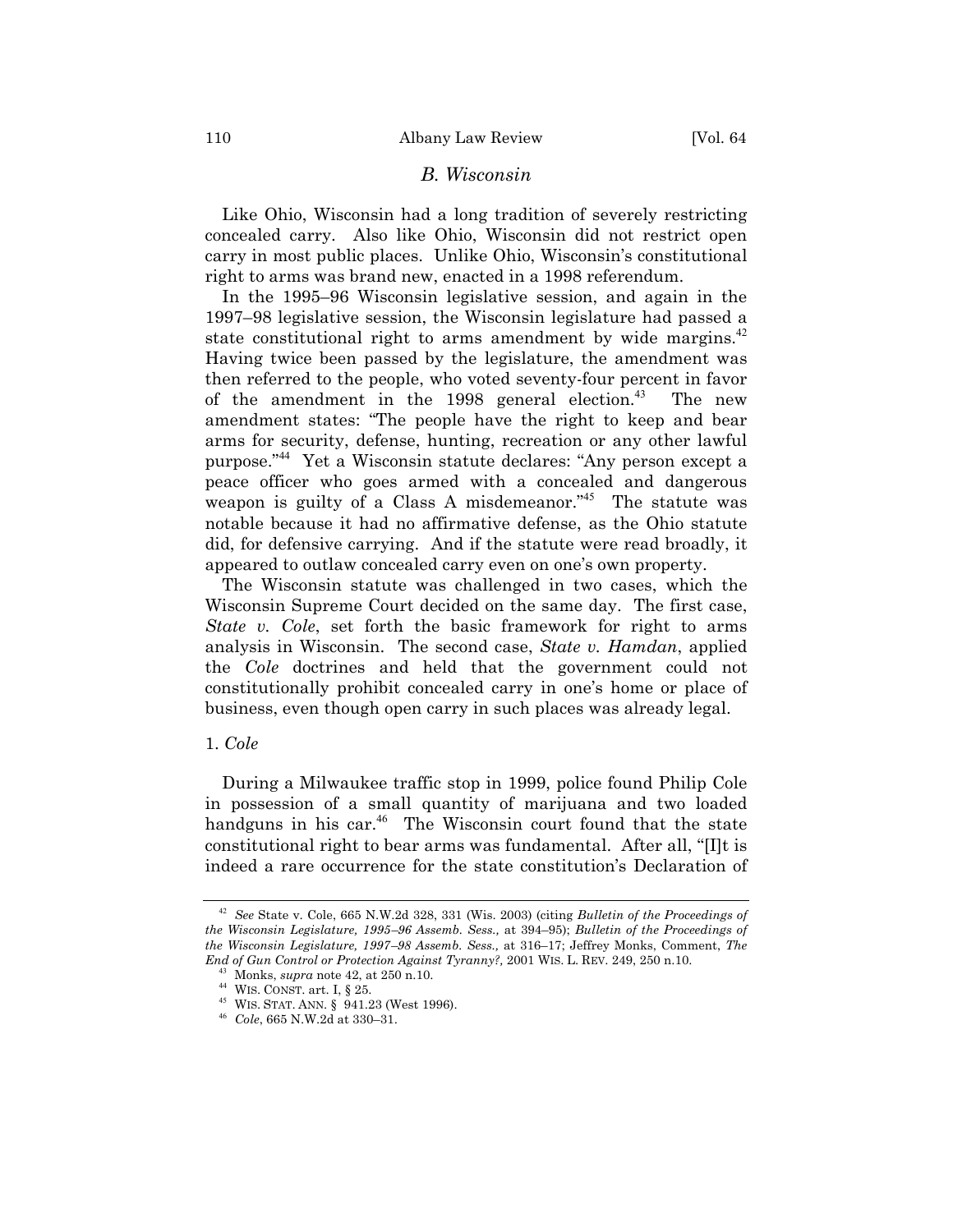Rights to be amended. $n_{47}$  $n_{47}$  $n_{47}$  Nevertheless, the Wisconsin court announced that a party challenging a statute as unconstitutional bore the burden of proof beyond a reasonable doubt.<sup>[48](#page-10-1)</sup> The only exceptions were First Amendment cases or cases where proper procedures had not been followed in enacting a statute.<sup>[49](#page-10-2)</sup> Further, instead of strict scrutiny, the court would apply a "reasonableness" standard."<sup>[50](#page-10-3)</sup> The reason for such a low standard of review was ìbecause the interests of public safety involved here are compelling. $\frac{351}{25}$  $\frac{351}{25}$  $\frac{351}{25}$ 

Logically, the court's rationale was not compelling. The strict scrutiny and the intermediate scrutiny tests both take into account whether there is a compelling state interest. The existence of a compelling state interest might well determine whether a controversial statute would pass the strict scrutiny or intermediate scrutiny test, but passing the test is not the same as being exempted from the test. All rights, after all, may be limited because of a compelling state interest. Why downgrade a particular right under the rationale that a compelling state interest is involved? Even if Wisconsin's concealed carry law, which aims to prevent gun crime, were enacted in pursuit of a compelling state interest, not every gun law necessarily involves a compelling state interest. For example, a law which forbade hunter safety classes to be conducted on public school property might involve a state interest (animal welfare or the moral sensibilities of people who oppose hunting), but the state interest would not be a compelling one.

The court did explain that its reasonableness test should not be mistaken for a rational basis test. The explicit grant of a fundamental right to bear arms clearly requires something more, because the right must not be allowed to become illusory. When a state has a right to bear arms amendment, the test generally changes from "[I]s it a 'reasonable' means of promoting the public welfare?" to "[I]s it a 'reasonable' limitation on the right to bear arms?"<sup>[52](#page-10-5)</sup> Thus, "the reasonableness test focuses on the balance of the interests at stake, rather than merely on whether any conceivable rationale exists under which the legislature may have

<span id="page-10-0"></span><sup>47</sup> *Id.* at 336.

<span id="page-10-1"></span><sup>48</sup> *Id.* at 333.

<span id="page-10-2"></span><sup>49</sup> *Id.* at 334 (citing [State v. Weidner,](http://www.westlaw.com/Find/Default.wl?rs=++++1.0&vr=2.0&DB=595&FindType=Y&SerialNum=2000382316) 611 N.W.2d 684 (Wis. 2000); City of Oak Creek v. DNR*,* [518 N.W.2d 276 \(Wis. Ct. App. 1994\)](http://www.westlaw.com/Find/Default.wl?rs=++++1.0&vr=2.0&DB=595&FindType=Y&SerialNum=1994104237)).

<span id="page-10-3"></span><sup>50</sup> *Cole*, 665 N.W.2d at 336.

<span id="page-10-4"></span><sup>51</sup> *Id.* at 337.

<span id="page-10-5"></span><sup>52</sup> *Id.* at 338 (quoting Monks, *supra* note 42, at 275 n.147).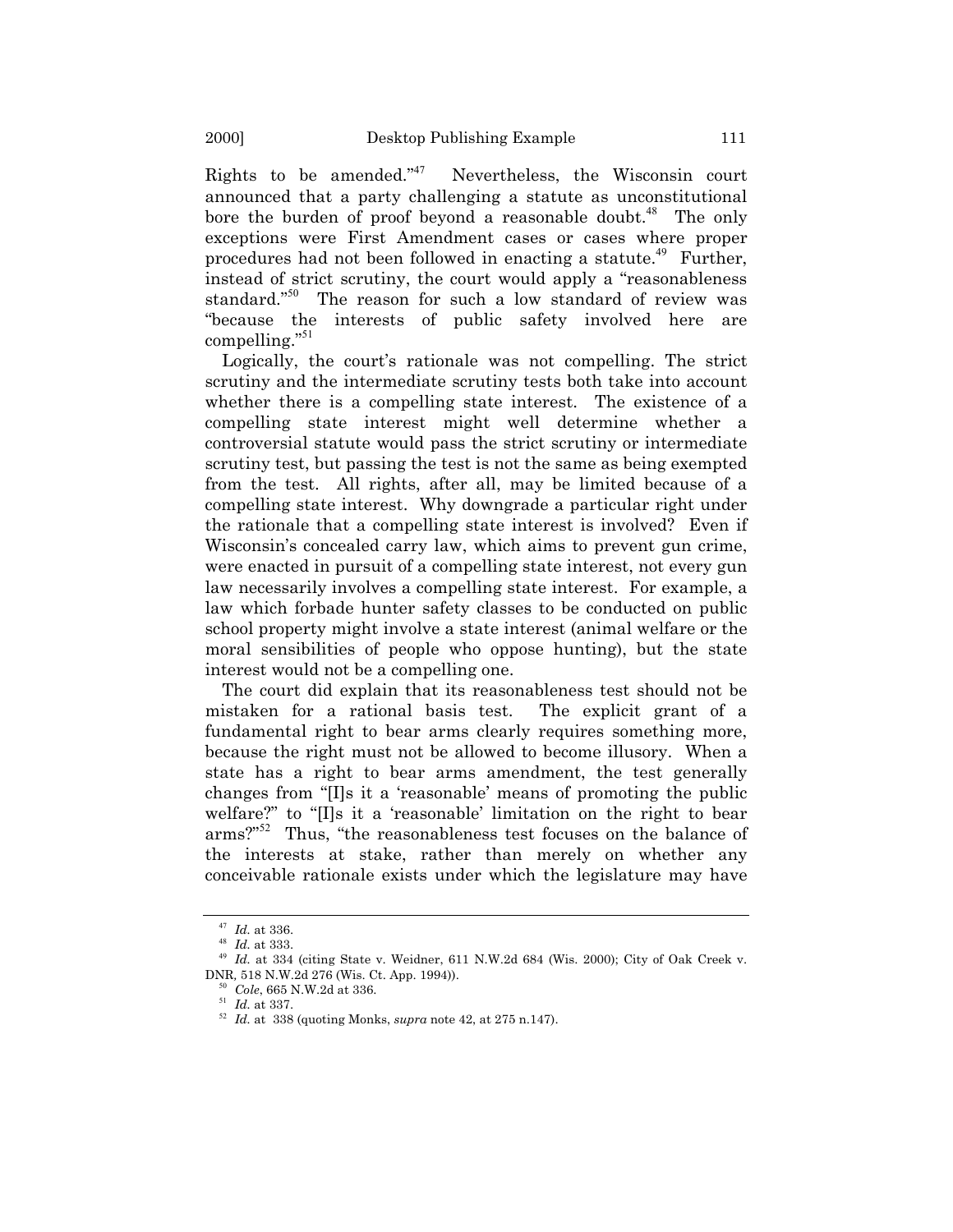concluded the law could promote the public welfare.<sup> $53$ </sup>

The court then turned to the textual argument that Wisconsin, unlike some other states, does not specifically exempt concealed carry from the right to keep and bear arms. Wisconsin, therefore, may not restrict the right, appellant argued.<sup>[54](#page-11-1)</sup> The appellant also pointed out that the Wisconsin constitutional provision does not contain a specific reservation of the state's police power, as does the Illinois Constitution.[55](#page-11-2) The court answered:

We are not persuaded that the absence of such language in Article I, Section 25 prevents such restrictions in Wisconsin. As discussed, police powers are inherent in the State's authority. An early draft of the amendment actually contained an explicit reservation of the State's right to regulate the manner of bearing arms.<sup>[56](#page-11-3)</sup>

The court's latter point, however, militates against the court's conclusion. Turning to the right of self-defense, the court quoted a student note from the *University of Chicago Law Review*:

[I]t might be argued that these laws impede the purpose of self-defense if they deny an individual the right to carry a weapon when he is most likely to be attacked. This argument is countered by two considerations: the danger of widespread presence of weapons in public places and police protection against attack in these places. Thus, in view of the benefit to be derived from these laws, place and manner regulations which do not restrict possession in homes or businesses do not seem to subvert unduly the self-defense purpose.<sup>[57](#page-11-4)</sup>

Empirically, the court's statement is dubious. In most public places in Wisconsin, there is not a police officer nearby who could protect a victim from an attack by a violent criminal. In Wisconsin, as in other states, the victim of a violent crime has no right to sue the police for failing to provide adequate protection. The notion that the police make public spaces so safe that there is never a need for anyone to carry a gun for protection is, at best, a legal fiction.

The Wisconsin court was also mistaken in its legal history. The

<span id="page-11-0"></span><sup>53</sup> *Cole*, 665 N.W.2d at 338.

<span id="page-11-1"></span><sup>&</sup>lt;sup>54</sup> *Id.* at 340 (citing COLO. CONST. art. II, § 13; FLA. CONST. art. I, § 8(a). The court also could have cited Missouri, Montana and New Mexico.

<span id="page-11-2"></span><sup>55</sup> *Cole*, 665 N.W.2d at 340 (citing ILL. CONST. art. I, ß 22).

<span id="page-11-3"></span><sup>56</sup> *Cole*, 665 N.W.2d at 340.

<span id="page-11-4"></span><sup>57</sup> *Id.* at 344 (quoting Michael D. Ridberg, Note, *The Impact of State Constitutional Right to Bear Arms Provisions on State Gun Control Legislation,* 38 U. CHI. L. REV. 185, 204 (1970)).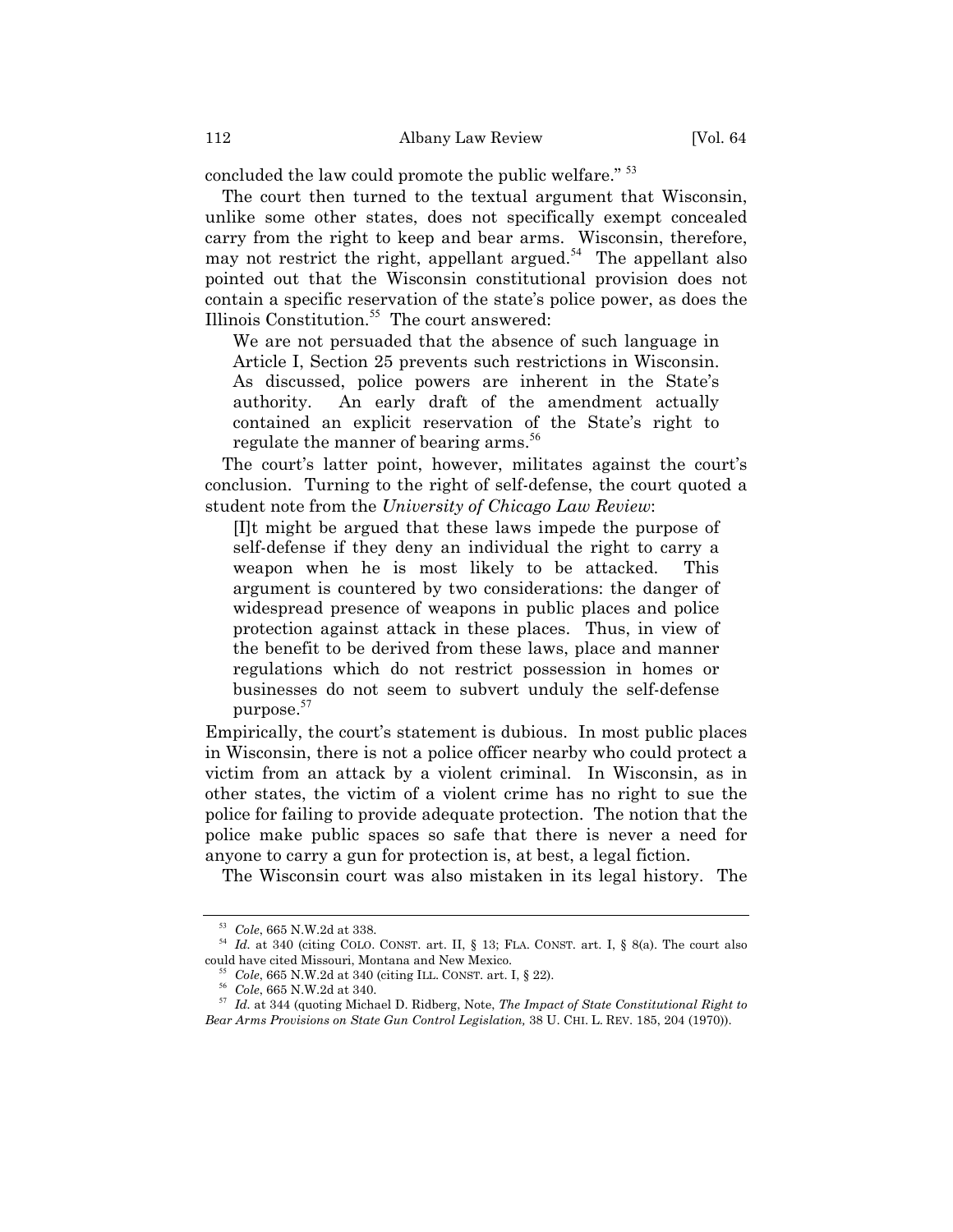court quoted a 1953 Kentucky case which claimed: "At common law or by very early statute in England, people were prohibited from going armed that they might not terrorize the King's subjects.<sup>5[58](#page-12-0)</sup> This is a garbled reference to the *Sir John Knight's* case, a 1687 decision which vindicated the right to carry a firearm for lawful protection.[59](#page-12-1) The court explained that the law only banned the carrying of arms when the carrying was for the purpose of causing terror.

Lastly, the court rejected Cole's claim that the statute against carrying a concealed weapon negated his right to self-defense in an automobile because state law only allowed guns in cars if they were unloaded and placed in the trunk. $60$  The court rejected this claim because there was "no evidence of any threat at or near the time he was arrested.<sup><sup>[61](#page-12-3)</sup></sup> But *Cole*'s companion case, *State v. Hamdan*, was not so rigorous in demanding a nearly-contemporaneous threat before a potential crime victim could raise an "as applied" challenge to the constitutionality of the carrying a concealed weapon prohibition. Chief Justice Abrahamson concurred, noting:

I am not persuaded that there is any difference between rational basis test and the majority opinion's "reasonable exercise of police power" test. The exercise of police power must always be reasonable, that is reasonably and rationally related to a legitimate government interest. The concealed weapons statute is constitutional if it represents a reasonable exercise of the Stateís police power and does not eviscerate the constitutional right to keep and bear arms.<sup>[62](#page-12-4)</sup>

Chief Justice Abrahamson's willingness to uphold any law which "does not eviscerate" the constitutional right hardly seems respectful of the constitutional right. Normally, courts are expected to protect constitutional rights from infringement, not just from evisceration.

<span id="page-12-0"></span><sup>58</sup> *Cole*, 665 N.W.2d at 344 (quoting [Williams v. Commonwealth,](http://www.westlaw.com/Find/Default.wl?rs=++++1.0&vr=2.0&DB=713&FindType=Y&ReferencePositionType=S&SerialNum=1953116174&ReferencePosition=807) 261 S.W.2d 807, 807 (Ky. 1953)).

<span id="page-12-1"></span><sup>59</sup> Sir John Knightís Case*,* 87 Eng. Rep. 75, 90 Eng. Rep. 330 (Kingís Bench 1687). The court and jury were affirming the traditional interpretation of the 1328 Statute of Northampton, and rejecting the innovative effort of King James II to turn the old statute into a general ban on gun-carrying. *See* JOYCE LEE MALCOLM, TO KEEP AND BEAR ARMS: THE ORIGINS OF AN ANGLO-AMERICAN RIGHT 104-05 (1994).

<span id="page-12-2"></span> $60$  *Cole*, 665 N.W.2d at 345–46 (finding these claims that may present restrictions on the transportation of weapons did not need to be analyzed because the possible restrictions are beyond the facts of the case).

<span id="page-12-3"></span>*Id.* at 346.

<span id="page-12-4"></span><sup>62</sup> *Id.* at 347 (Abrahamson, C.J., concurring).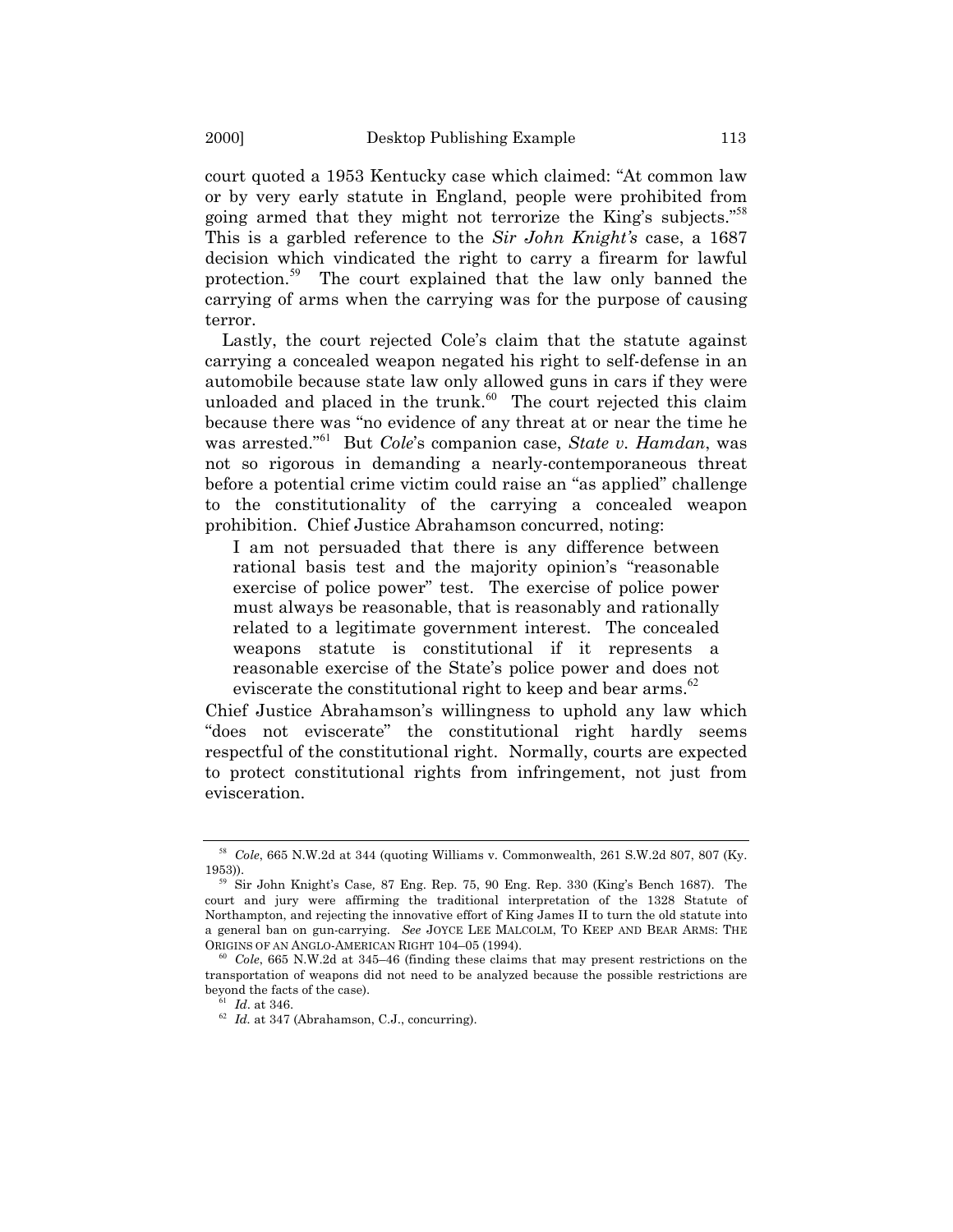### 2. *Hamdan*

The companion case to *State v. Cole* was *State v. Hamdan*. [63](#page-13-0) Mr. Hamdan owned and ran a small grocery store in a dangerous neighborhood in Milwaukee. His own grocery store had been robbed four times.[64](#page-13-1) Hamdan kept a handgun under the counter for protection, and placed the gun in his pocket at the end of business hours the night this incident occurred.<sup>[65](#page-13-2)</sup> The counter area was not accessible to the public.<sup>[66](#page-13-3)</sup>

Hamdan claims that on one occasion an armed assailant held a gun to his head and actually pulled the trigger. The weapon misfired and Hamdan survived. In February 1997 Hamdan engaged in a struggle with an armed assailant who was attempting to rob the store. In the course of this attack, Hamdan shot and killed the robber in self-defense. The other homicide at the store occurred in April 1998. Incidents of violent crime continued in and around the store after Hamdanís prosecution, including shootings that resulted in bullets striking the store. $67$ 

One evening in 1999, two police officers came by to conduct a business license check. They asked him if he had a gun. He told the truth; the gun was confiscated and he was later charged with carrying a concealed weapon.<sup>[68](#page-13-5)</sup> The Wisconsin Supreme Court ruled that the concealed carry prohibition could not be enforced against people such as Hamdan, stating:

[I]t was unreasonable and unconstitutional to apply the CCW statute to punish Hamdan on the facts as we understand them. Strict application of the CCW statute effectively disallowed the reasonable exercise of Hamdanís constitutional right to keep and bear arms for the lawful purpose of security. Considering the diminished public interest in applying the CCW statute in the context of Hamdanís conduct, we hold that the Stateís police power must yield in this case to Hamdanís reasonable exercise of the constitutional right to keep and bear arms for security. This right, when exercised within one's own business and

<span id="page-13-1"></span><sup>64</sup> *Id.* at 791.

<span id="page-13-0"></span><sup>63</sup> 665 N.W.2d 785 (Wis. 2003).

<span id="page-13-2"></span><sup>65</sup> *Id*.

<span id="page-13-3"></span><sup>66</sup> *Id.*

<span id="page-13-4"></span><sup>67</sup> *Id.*

<span id="page-13-5"></span><sup>68</sup> *Id.* at 789.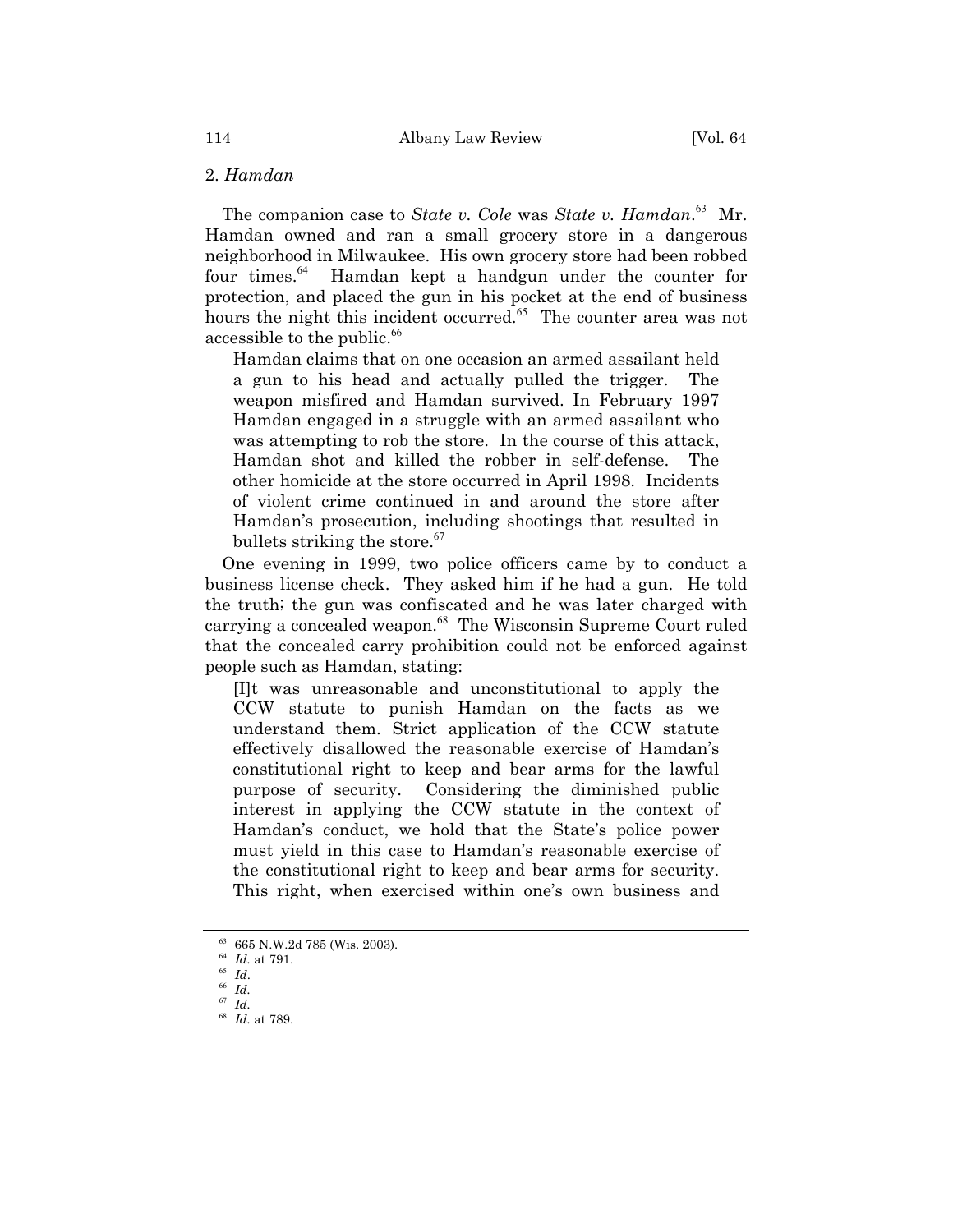supported by a factual determination that no unlawful purpose motivated concealment of the weapon, will usually provide a constitutional defense to a person who is charged with violating the CCW statute.<sup>[69](#page-14-0)</sup>

Although the state had the authority to impose reasonable regulations on the keeping and bearing of arms:

[T]he State may not apply these regulations in situations that functionally disallow the exercise of the rights conferred under Article I, Section 25. The State must be especially vigilant in circumstances where a person's need to exercise the right is the most pronounced. If the State applies reasonable laws in circumstances that unreasonably impair the right to keep and bear arms, the State's police power must yield in those circumstances to the exercise of the right. The prohibition of conduct that is indispensable to the right to keep (possess) or bear (carry) arms for lawful purposes will not be sustained.[70](#page-14-1)

The prosecutor had argued—and the trial court had agreed—that concealed carry could be entirely prohibited because Hamdan could carry the gun openly instead.<sup>[71](#page-14-2)</sup> Chief Justice Abrahamson made the same point in a dissenting opinion.<sup>[72](#page-14-3)</sup> But the majority argued that concealed carry was, in a practical sense, "indispensable" in Hamdan's circumstances.<sup>[73](#page-14-4)</sup>

Requiring a storeowner who desires security *on his own business property* to carry a gun openly or in a holster is simply not reasonable. Such practices would alert criminals to the presence of the weapon and frighten friends and customers. Likewise, requiring the gun owner to leave a handgun in plain view in his or her store so that he or she avoids a CCW charge fails the litmus test of common sense. We do not think it is necessary to spell out the dangers created by making firearms *more* accessible to children, to assailants, to strangers, and to guests. In fact, leaving a firearm in the open could expose a gun owner to other liability, both criminal and civil.<sup>[74](#page-14-5)</sup>

<span id="page-14-0"></span><sup>69</sup> *Id.* at 790.

<span id="page-14-1"></span><sup>70</sup> *Id.* at 799.

<span id="page-14-2"></span><sup>71</sup> *Id.* at 799.

<span id="page-14-3"></span> $72$  *Id.* at 821 (Abrahamson, C.J., dissenting).

<span id="page-14-4"></span><sup>73</sup> *Id.* at 799.

<span id="page-14-5"></span> $74$  *Id.* at 809. The court noted that: "Under the CCW statute, it is technically unlawful for a homeowner to conceal a weapon in a nightstand within reach of the homeowner's bed.<sup>"</sup> Id. at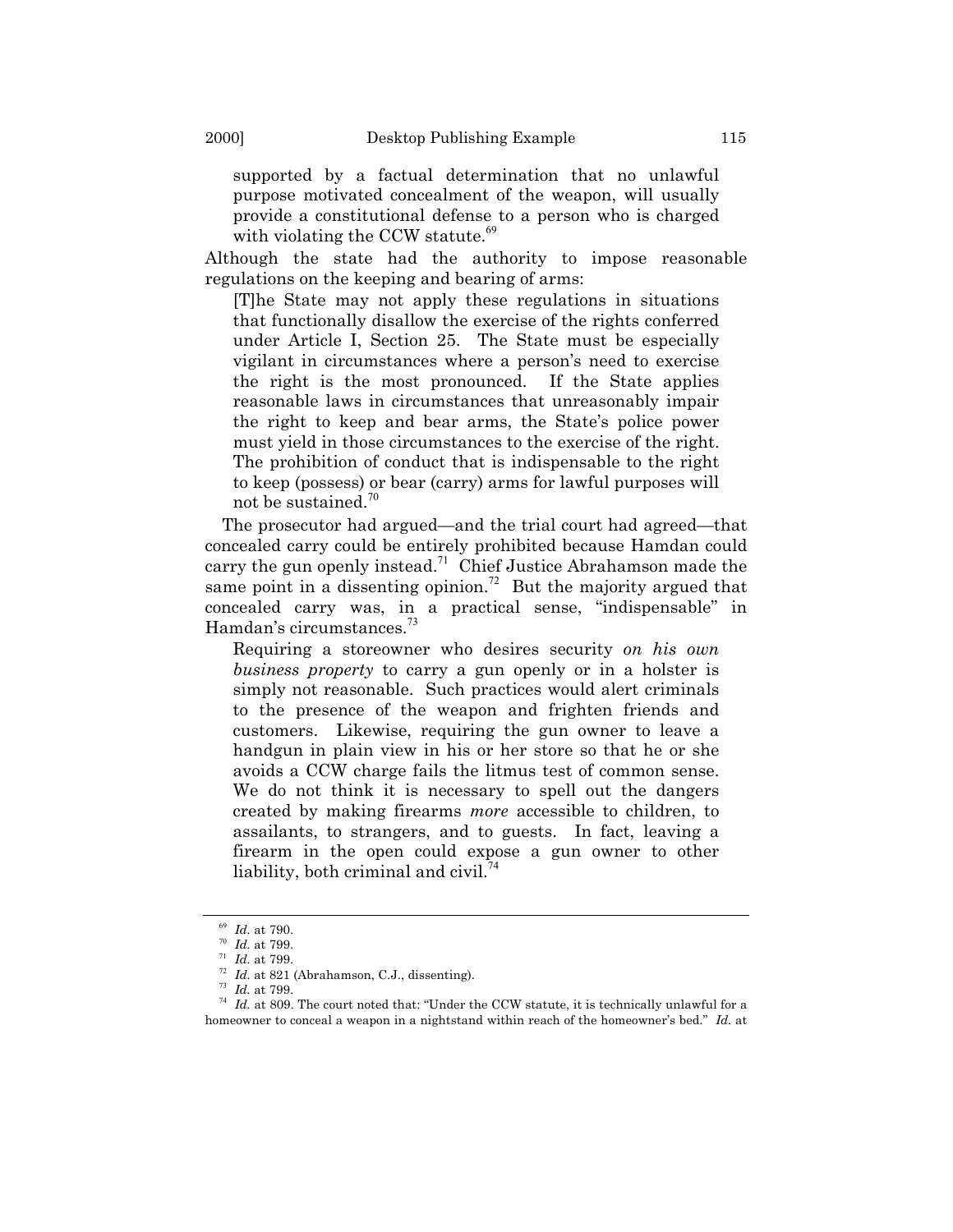There is no dispute that most storeowners have the right to possess a firearm. As a practical matter, the storeowner who keeps a firearm for security must have the gun within easy reach. Requiring a storeowner to openly display weapons as the only available means of exercising the right to keep and bear arms for security is impractical, unsettling, and possibly dangerous. If the State prosecutes a storeowner for having a concealed weapon within easy reach, it is strongly discouraging the use of firearms for security and is practically nullifying the right to do so. Such a prosecution is very likely to impair the constitutional right to bear arms for security.<sup>[75](#page-15-0)</sup>

Moreover, the majority explained, the normal rationales for restricting concealed carry were attenuated in cases such as Hamdanís. These rationales were: 1.) preventing impulsive violence, 2.) putting the public on notice that a person was armed (since his gun would be unconcealed), and 3.) stigmatizing socially harmful behavior.<sup>[76](#page-15-1)</sup>

None of these rationales is particularly compelling when applied to a person owning and operating a small store. Although a shopkeeper is not immune from acting on impulse, he or she is less likely to do so in a familiar setting in which the safety and satisfaction of customers is paramount and the liability for mistake is nearly certain. There is less need in these circumstances for innocent customers or visitors to be notified that the owner of a business possesses a weapon. Anyone who enters a business premises, including a person with criminal intent, should presume that the owner possesses a weapon, even if the weapon is not visible. A shopkeeper is not likely to use a concealed weapon to facilitate his own crime of violence in his own store. The stigma of the law is inapplicable when the public expects a shopkeeper to possess a weapon for

<span id="page-15-0"></span>*Id.* at 814 (Bablitch, J., concurring).

<sup>809</sup> n.34. It seemed difficult to find a public safety interest in forcing the owner to put the handgun on top of the nightstand, rather than in a drawer. As Justice Bablitch wrote in a concurrence:

Based on the Chief Justice's interpretation, it is lawful to have a gun on top of your night table or bureau, but not in a drawer; it is lawful to have a gun case in the home if the guns inside can be seen, but unlawful if the guns are behind a solid door and cannot be seen. With all due respect, that just doesn't make sense.

*Id.* at 809.

<span id="page-15-1"></span> $^{76}$  *Id.* at 803–04.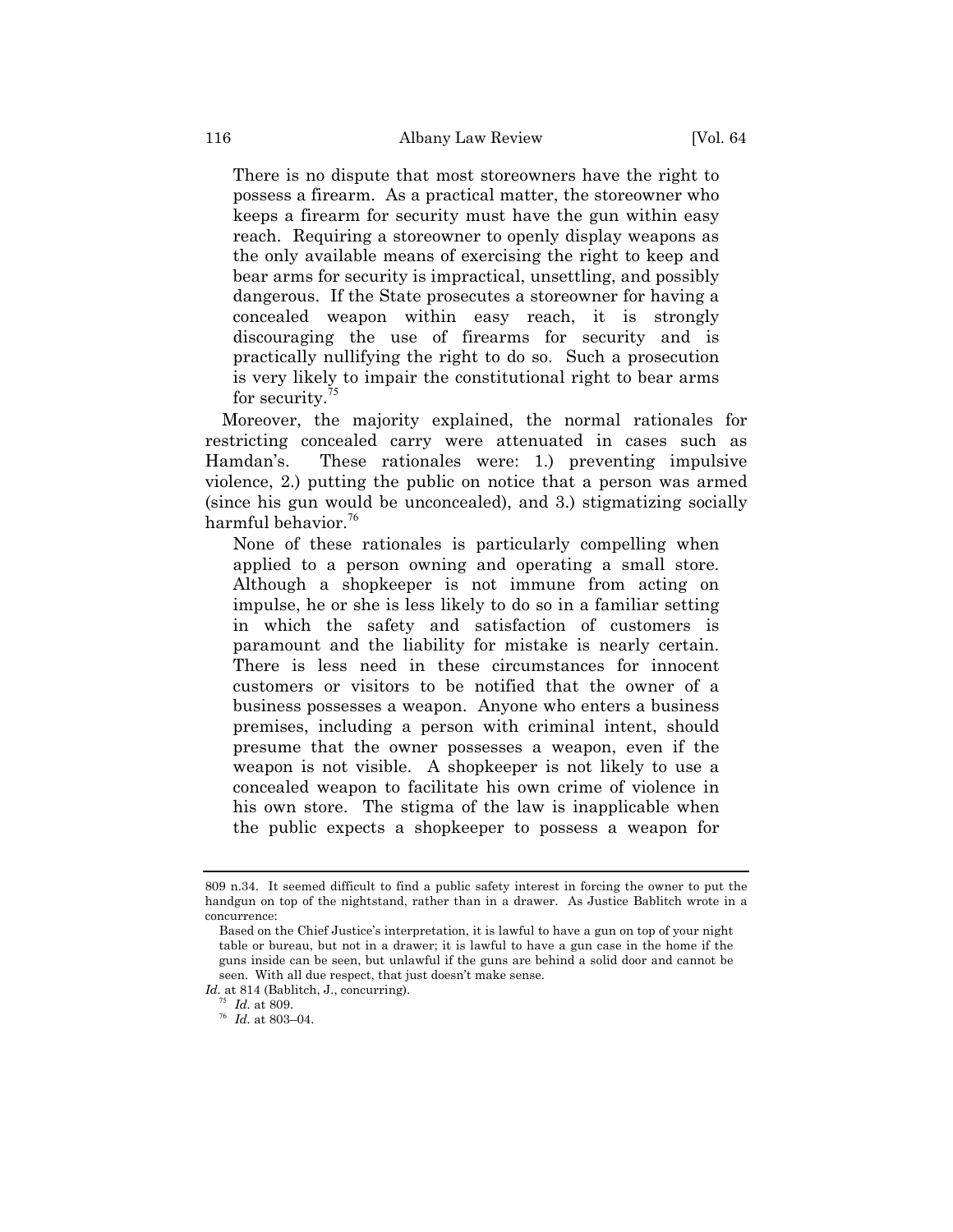security.<sup>[77](#page-16-0)</sup>

[Thus,] a citizen's desire to exercise the right to keep and bear arms for purposes of security is at its apex when undertaken to secure one's home or privately owned business. Conversely, the State's interest in prohibiting concealed weapons is least compelling in these circumstances, because application of the CCW statute ëhas but a tenuous relation to alleviation' of the State's acknowledged interests.[78](#page-16-1)

Or, as the New Hampshire Supreme Court stated: "If the restriction of a private right is oppressive, while the public welfare is enhanced only [to a] slight degree, the offending statute is void as an invalid exercise of the police power.<sup> $79$ </sup> In support of the social legitimacy of a shopkeepers being armed, the Wisconsin court cited a U.S. Supreme Court case stating a victim of a violent crime is "entitled to stand his ground, and meet any attack made upon him with a deadly weapon."<sup>[80](#page-16-3)</sup> As Justice Abrahamson pointed out in her dissent, the majorityís methodology was not necessarily limited to home-owners or business owners:

The constitutional right to bear arms in Wisconsin now includes a right not only for all owners of privately owned and operated businesses and persons in their private residences to carry concealed weapons for purposes of security, but for many others as well. The majority not only concludes that for the right to bear arms to mean anything it must mean that a person can conceal arms to 'maintain the security of his private residence or privately operated business,' but also that the constitutional right to bear arms in Wisconsin further protects the right of any other person to carry a concealed weapon if a *court* determines that the personís interest in carrying a concealed weapon

<span id="page-16-0"></span><sup>77</sup> *Id.* at 804.

<span id="page-16-1"></span><sup>78</sup> *Id.* at 807 (quoting Moore v. East Cleveland, [431 U.S. 494, 500 \(1977\)](http://www.westlaw.com/Find/Default.wl?rs=++++1.0&vr=2.0&DB=708&FindType=Y&SerialNum=1977118791) (Powell, J., plurality opinion)).

<span id="page-16-2"></span>*Id.* at 807–08 (quoting Kennedy v. Town of Sunapee, [784 A.2d 685, 688 \(N.H. 2001\)\)](http://www.westlaw.com/Find/Default.wl?rs=++++1.0&vr=2.0&DB=162&FindType=Y&ReferencePositionType=S&SerialNum=2001850170&ReferencePosition=688).

A concurring and dissenting opinion by Justice Crooks would have held the entire statute unconstitutional under the theory that the court had no authority to create exceptions to the statute, and, without the exceptions, the statute was unconstitutional. *Id*. at 815 (Crooks, J., dissenting).

<span id="page-16-3"></span><sup>80</sup> *Id.* at 804 (citing Beard v. United States, 158 [U.S. 550, 564 \(1895\)](http://www.westlaw.com/Find/Default.wl?rs=++++1.0&vr=2.0&DB=708&FindType=Y&SerialNum=1895180127)). For more on *Beard* and similar cases, see David B. Kopel, *The Self-Defense Cases: How the United State Supreme Court Confronted a Hanging Judge in the Nineteenth Century and Taught Some Lessons for Jurisprudence in the Twenty-First Century*, 27 AM. J. CRIM. L. 293 (2000).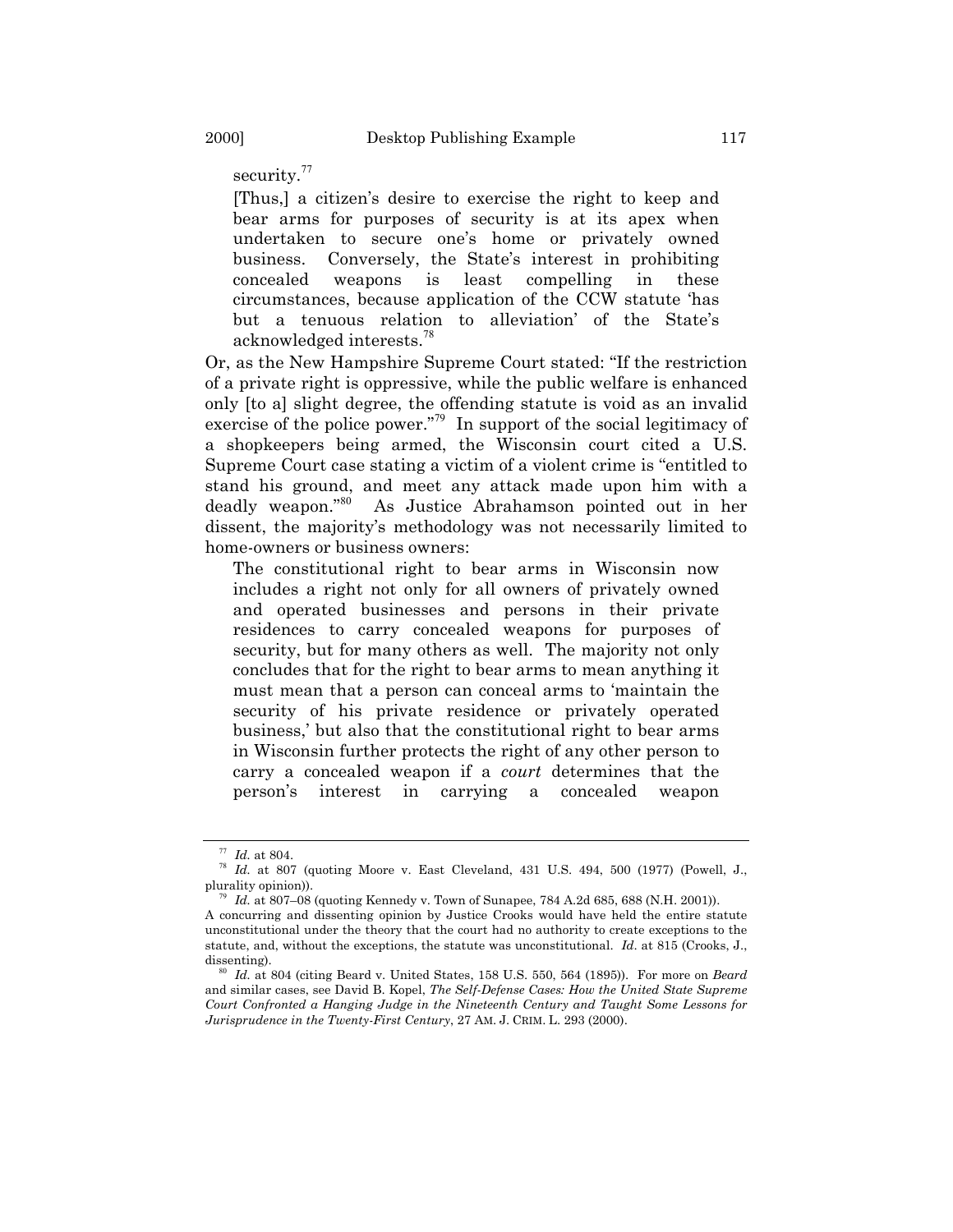substantially outweighs' the State's interest in enforcing the concealed weapons statute. The number of individuals who can fit under the umbrella is large. $81$ 

Hamdan had argued that the statutory prohibition was for someone who "goes armed," and Hamdan did not go anywhere. He just walked a few feet within his own store. The court rejected Hamdan's theory that "locomotion" was necessary for a person who "goes armed. $i^{82}$  $i^{82}$  $i^{82}$  Although many definitions of "goes" do imply locomotion, some do not.

To illustrate, if Hamdan were to come out of the back room without wearing shoes and socks, he could not deny that he was 'going' barefoot.<sup>[83](#page-17-2)</sup> [Further,] even if we were to accept 'locomotion' as a requirement, we fail to see how Hamdan's act of moving around his store would not be an act of 'locomotion' under a common understanding of the term.<sup>[84](#page-17-3)</sup>

Although Hamdan lost on the statutory definition of "goes," he won on the constitutional definition of security:

The common understanding of 'security' does not implicate an imminent threat. Rather, it connotes a persistent state of peace. We believe the domain most closely associated with a persistent state of peace is one's home or residence, followed by other places in which a person has a possessory interest. A person is less likely to rely on public law enforcement for protection in these premises and is more likely to supply his

<span id="page-17-0"></span><sup>81</sup> *Hamdan*, 665 N.W.2d at 826 (Abrahamson, C.J., dissenting). Chief Justice Abrahamson provided some examples of persons who now had a right to carry, under the *Hamdan* standard:

The two questions the majority opinion establishes for determining whether a constitutional defense is available are broad sweeping and potentially apply to countless individuals under any number of circumstances. For example, an owner of a privately operated business caught carrying a concealed weapon while walking to deposit the store's earnings in a bank can certainly argue that he is exercising his right to keep and bear arms under circumstances in which the need to exercise the right is substantial and that concealment, while walking to and upon entering the bank, is the only reasonable means for exercising the right to bear arms under the circumstances. So too can a store manager in charge for an absentee owner argue that she is exercising her right to keep and bear arms under circumstances in which the need to exercise the right is substantial and that concealment is the only reasonable means for exercising the right. Indeed, what is to stop any person from claiming this right in his or her workplace? Similarly, anyone who must walk home from a bus stop every night after work through a high crime neighborhood can surely argue that his or her need to exercise the right to bear arms is high, concealment is necessary, and that his or her interests in self-protection substantially outweigh the State's interest in regulating concealed weapons.

<span id="page-17-1"></span>*Id*. at 826 n.48 (Abrahamson, C.J., dissenting).

*Id.* at 794.

<span id="page-17-2"></span><sup>83</sup> *Id.*

<span id="page-17-3"></span><sup>84</sup> *Id.*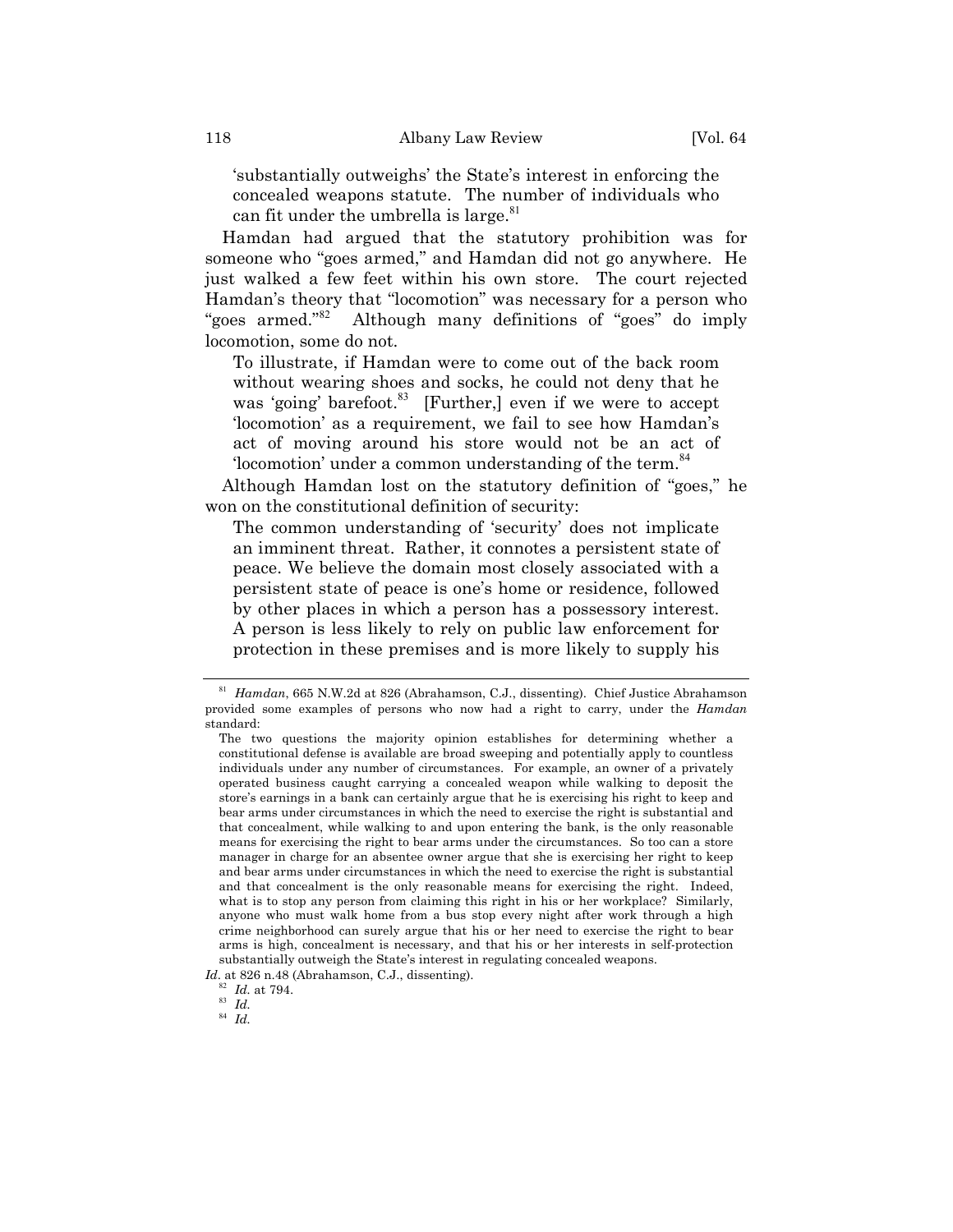own protection. In fact, a person who takes no initiative to provide security in these private places is essentially leaving security to chance. Firearms ownership has long been permitted in Wisconsin. We infer that the inclusion in the amendment of the right to bear arms for security was intended ëto include a personal right to bear arms to protect oneís person, family, or property against unlawful injury and to secure from unlawful interruption the enjoyment of life, limb, family, and property'..., subject to reasonable regulation.<sup>[85](#page-18-0)</sup>

In *Cole*, the court majority had said that people in automobiles could be forced to rely on the police for protection. The majority in *Hamdan* implied that people who rely on police protection for security in their home or business were being irresponsible: "a person who takes no initiative to provide security in these private places is essentially leaving security to chance.<sup>[86](#page-18-1)</sup> Accordingly, ì[t]he unreasonableness of applying certain gun regulations when they prohibit sensible conduct on one's own property is commonly recognized.<sup>[87](#page-18-2)</sup> The *Hamdan* majority concluded:

The approval of a state constitutional right to keep and bear arms for security, defense, hunting, recreation, and any other lawful purpose will present a continuing dilemma for law enforcement until the legislature acts to clarify the law. We urge the legislature to thoughtfully examine Wis. Stat.  $\S$ 941.23 in the wake of the amendment and to consider the possibility of a licensing or permit system for persons who have a good reason to carry a concealed weapon.<sup>[88](#page-18-3)8</sup>

### 4. What happened in Wisconsin

The result of *Cole* and *Hamdan* is that the people of Wisconsin have a fundamental right to keep and bear arms. In practical terms, an activity which was once absolutely forbidden (concealed carry in homes and businesses) is now a constitutional right for which a citizen need not even seek government permission. Moreover, the Wisconsin Supreme Court is pressuring the Wisconsin General Assembly to enact a Shall Issue statute for

<span id="page-18-0"></span><sup>85</sup> *Id.* at 807 (quoting Robert Dowlut & Janet A. Knoop, *State Constitutions and the Right to Keep and Bear Arms,* 7 OKLA. CITY U. L. REV. 177, 190 (1982)).

<span id="page-18-1"></span><sup>86</sup> *Hamdan*, 665 N.W.2d at 807.

<span id="page-18-2"></span><sup>87</sup> *Id.* at 805.

<span id="page-18-3"></span><sup>88</sup> *Id.* at 812.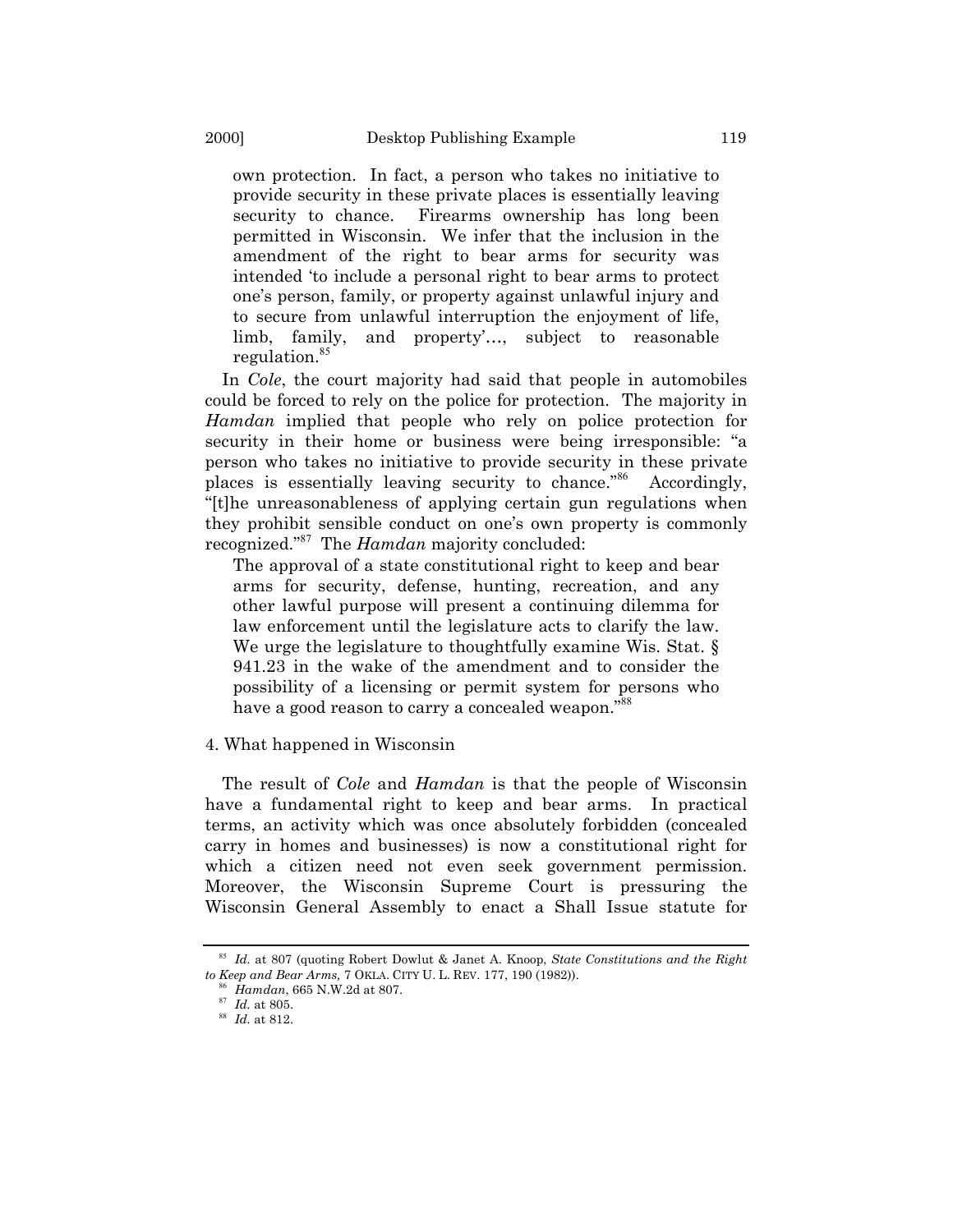carrying concealed guns in public. The pressure appears to be working; the legislature came within a single vote of overriding the Governorís veto in 2004. If Wisconsin follows the pattern of Missouri, Ohio, New Mexico, and many other states which have enacted Shall Issue laws during the last decade, opponents of the Shall Issue may continue to conduct goal-line defenses for awhile. These goal line defenses may succeed—just as the National Rifle Association ("NRA") was able to stop the Brady Bill from passing Congress in 1988, 1989, 1990, 1991, and 1992. But the Brady Bill finally did pass in 1993. Ironically, the Wisconsin right to arms amendment appears to have been a direct result of overreaching by gun prohibitionists. As detailed in *Cole*:

Milwaukee and Kenosha placed gun control referenda on the November 1994 election ballot. These referenda were not advisory; they were mandatory. The Milwaukee referendum asked voters whether all handguns with barrels less than 10 inches should be banned in Milwaukee. Commenting on the Milwaukee referendum, the *Los Angeles Times* reported that ëno U.S. city has ever adopted such a strict gun-control measure. Chicago and Washington, D.C., outlaw the sale of handguns, but neither has tried to eliminate the hundreds of thousands of pistols residents already own.<sup>[89](#page-19-0)</sup>

Representative DuWayne Johnsrud announced that he would introduce legislation to preempt municipalities from enacting gun control ordinances that were stricter than state law. Representative Johnsrud stated: ëCities like Madison are creating a patchwork of regulations across the state. . . . I want to make sure that individuals have the law-given ability to own a firearm if they feel it is necessary. Johnsrud introduced 1995 Assembly Bill 69 on January 30, 1995. After intense controversy and debate, it became 1995 Wis. Act. 72 in November  $1995.^{90}$  $1995.^{90}$  $1995.^{90}$ 

The constitutional right to carry firearms is not as well-protected in Wisconsin as it is in most other states. But the right does exist, and judicial enforcement of that right has removed a very large number of people from the ambit of Wisconsin's law against concealed handguns.

III. RHODE ISLAND: AN ABSOLUTE RIGHT TO KEEP ARMS, BUT NOT TO

<span id="page-19-0"></span> $89$  *Cole*, 665 N.W.2d at 348–49 (Prosser, J., concurring).

<span id="page-19-1"></span><sup>&</sup>lt;sup>90</sup> *Id.* at 349 (Prosser, J., concurring).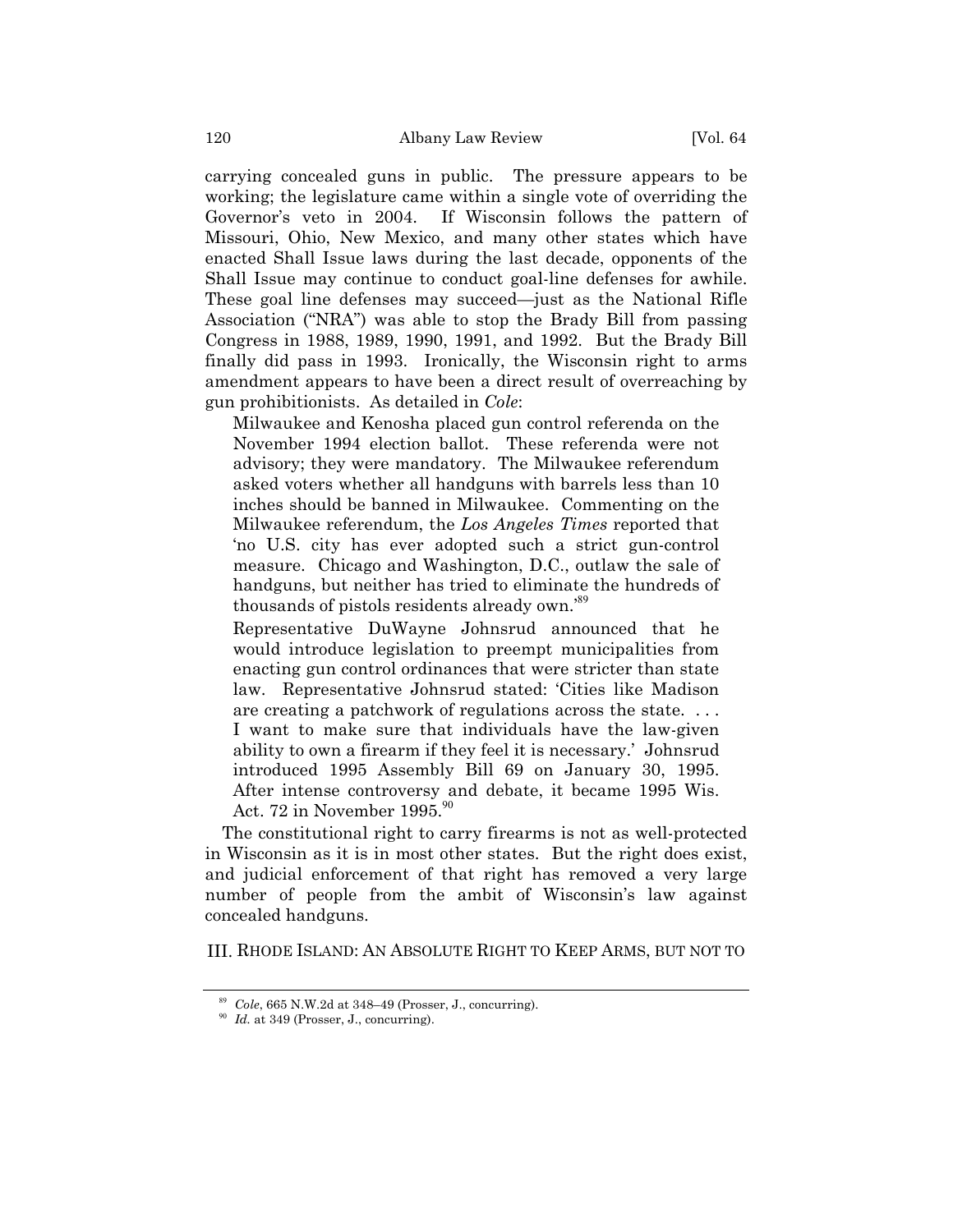## BEAR THEM

Rhode Island has two handgun carry licensing statutes. One statute provides for applications to city or town authorities and is a Shall Issue statute:

The licensing authorities of *any* city or town *shall,* upon application of any person twenty-one (21) years of age or over having a bona fide residence or place of business within the city or town, or of any person twenty-one (21) years of age or over having a bona fide residence within the United States and a license or permit to carry a pistol or revolver concealed upon his or her person issued by the authorities of any other state or subdivision of the United States, issue a license or permit to the person to carry concealed upon his or her person a pistol or revolver everywhere within this state for four (4) years from date of issue, if it appears that the applicant has good reason to fear an injury to his or her person or property or has any other proper reason for carrying a pistol or revolver, and that he or she is a suitable person to be so licensed.<sup>[91](#page-20-0)</sup>

Under this statute, the applicant must have "good reason to fear an injury to his or her person or property or [have] any other proper reason for carrying a pistol or revolver."<sup>[92](#page-20-1)</sup> Lawful self-defense and security would obviously be a "proper" reason—as opposed to an improper reason such as wanting to impress fellow gang members.

The applicant must also be "a suitable person." This provision parallels the provisions in some other state Shall Issue laws which allow the authorities to deny a person a carry permit, even an applicant that has a clear record, if the authorities have reason to believe the applicant is mentally unstable, a member of a gang, and so on. The requirement that the Rhode Island applicant must have a carry permit "issued by the authorities of any other state or subdivision of the United States" is straightforward. Neighboring Connecticut and nearby Maine and New Hampshire are Shall Issue states which issue permits to non-residents. Massachusetts also issues non-resident permits on a more discretionary basis. Another Shall Issue state, Florida, issues non-resident permits.

Interestingly, thanks to reciprocity agreements among various states, permits from one state are increasingly accepted as a permit

<span id="page-20-0"></span><sup>&</sup>lt;sup>91</sup> R.I. GEN. LAWS  $\S 11-47-11(a)$  (2004) (emphasis added).

<span id="page-20-1"></span><sup>92</sup> *Id.*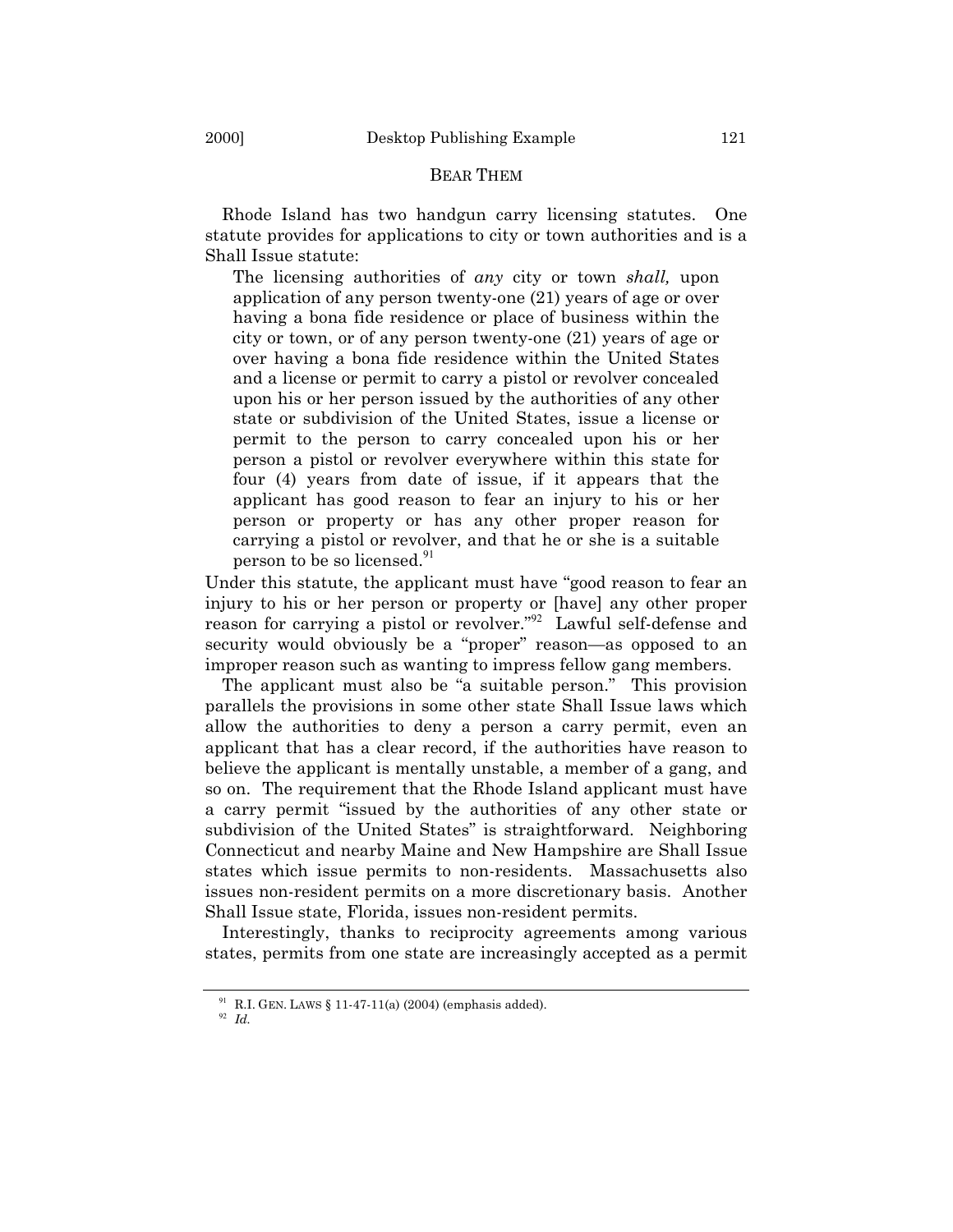to carry in another state. For example, a non-resident can obtain a Florida permit which allows her to carry a concealed handgun in Florida and twenty four other states. No permit is needed in Alaska and Vermont, so an American adult with a clean record and a safety training class can now obtain a single permit and carry a handgun for lawful protection in twenty seven states.

Besides the Shall Issue statute for permits issued by cities and towns, Rhode Island also has a May Issue statute for licenses issued by the Attorney General. The Attorney General may issue the permit "upon a proper showing of need."<sup>[93](#page-21-0)</sup>

The *Mosby* case was a suit brought by two plaintiffs after the Attorney General denied them a permit under the May Issue statute.<sup>[94](#page-21-1)</sup> "Mosby sought a permit because he is a gun collector who sometimes travels with large amounts of money.<sup>"[95](#page-21-2)</sup> The reader is no doubt wondering why Mosby did not just apply for a Shall Issue permit from his town. The answer is that the Rhode Island Attorney General had asked municipal governments to refuse to process the municipal Shall Issue permit applications unless the applicant was approved by the separate May Issue permitting process.<sup>[96](#page-21-3)</sup> There is undoubtedly a good argument to be made that the Attorney Generalís instructions are illegal, and townships do not have the legal power to refuse to process permit applications filed according to state law. However, the licensing process by the towns was not at issue in the *Mosby* case. At the time Mosby filed suit,

<span id="page-21-3"></span><sup>96</sup> The dissent explained:

<span id="page-21-0"></span><sup>93</sup> *Id*. ß 11-47-18.

<sup>94</sup> Mosby v. Devine, 851 A.2d 1031 (R.I. 2004).

<span id="page-21-2"></span><span id="page-21-1"></span><sup>&</sup>lt;sup>95</sup> *Id.* at 1035. There was a second plaintiff, but he was dropped from the case after failing to pay the appellate filing fee.  $Id$ . at 1036-37.

In its amicus curiae brief, the Citizens Rights Action League has suggested to this Court that local licensing authorities, to whom one seeking a permit pursuant to  $\S 11-47-11$ must apply, effectively have circumvented the requirement of  $\S$  11-47-11(a) by interpreting the term 'suitable' to require that an applicant for a license under this local licensing law first must seek and obtain a permit from the department pursuant to ß 11- 47-18(a) *before* the local authority will even consider a permit applicant to be 'suitable' under ß 11-47-11. Local licensing authorities adopted this stance, we are told by this amicus, at the urging of the department on the theory that each local licensing authority could take the position with gun-permit applicants that no applicant could or would be considered ësuitableí until and unless the department first granted him or her a license under  $\S$  11-47-18. Thus, far from allowing  $\S$  11-47-11(a) to constitute an alternative method of obtaining a gun permit, the department, with the assistance of local lawenforcement and licensing authorities, effectively can shut down the gun-permit pipeline completely by excluding all applicants that the department arbitrarily deems to be ëunsuitable.í Surely, such an administrative scheme allows government regulation to sink to its most Kafkaesque and insidious depths of arbitrariness.

*Id.* at 1079 n.61 (Flanders, J., dissenting).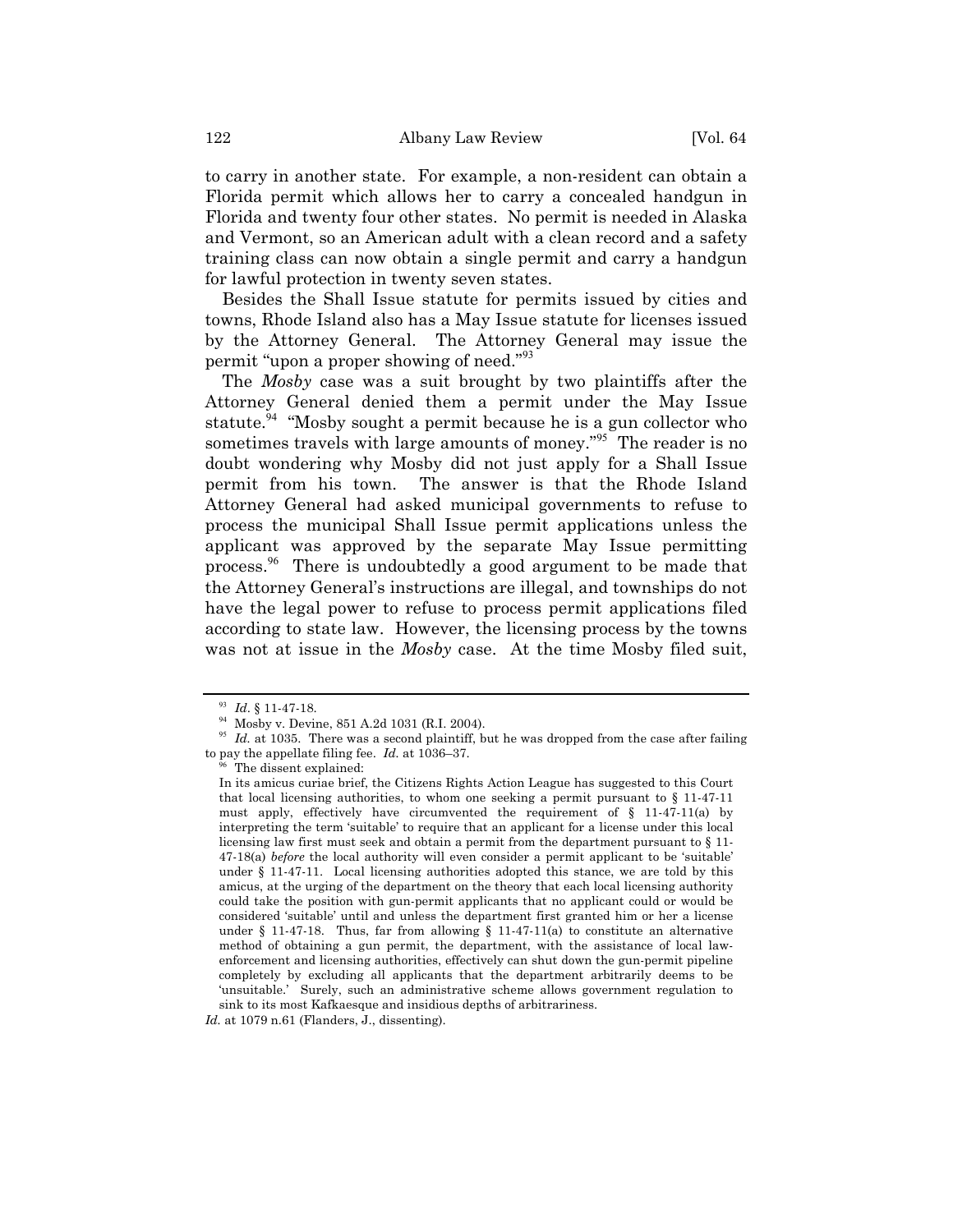applications to the Attorney General:

[W]ere judged based on an unpublicized standard, under which individual applications were considered on a case-bycase basis. Decisions of the department were made based upon whether the applicant had demonstrated ëan articulable risk' to his life or property and whether the applicant could change his lifestyle to prevent the need for a permit.[97](#page-22-0)

After Mosby sued, "the department first promulgated a document setting forth its guidelines for reviewing applications to obtain a permit under the Firearms Act."<sup>[98](#page-22-1)</sup> Mosby argued that the State Department's actions violated the Rhode Island Constitution's right to keep and bear arms, which states: "The right of the people to keep and bear arms shall not be infringed.<sup>"[99](#page-22-2)</sup> The majority of the Rhode Island Supreme Court ruled that Mosby had a constitutional right to possess firearms, but not to carry them.

# A. *The Right of the People*"

The court began by examining the text and history of the Rhode Island Constitution, which was ratified in  $1842$ <sup>[100](#page-22-3)</sup> First, "[t]he right of the peopleî was a right that belonged to the people, not to the state government.<sup>[101](#page-22-4)</sup> "[T]he people" who had a right to keep and bear arms were the same as "the people" who had established the constitution, for whose benefit the government was created, who were protected from unreasonable searches and seizures, and who enjoyed the "rights of fishery, and the privileges of the shore.<sup>"[102](#page-22-5)</sup> As the court had previously stated, "the term 'people,' as used in the Constitution, is broad and comprehensive, comprising in most instances all the inhabitants of the State. $i<sup>103</sup>$  $i<sup>103</sup>$  $i<sup>103</sup>$  Thus, the court rejected the argument that: "The right of the people to keep and bear armsî belongs to the state government, or is a so-called "collective right" which—like "collective property" in Communist

<span id="page-22-0"></span><sup>97</sup> *Id.* at 1035.

<span id="page-22-1"></span><sup>98</sup> *Id.*

<span id="page-22-2"></span> $^{99}$  R.I. CONST. art. I, § 22.

<span id="page-22-3"></span>*Mosby*, 851 A.2d at 1038.

<span id="page-22-4"></span><sup>101</sup> *Id.* at 1040.

<span id="page-22-5"></span> $102$  R.I. CONST. Preamble, art. I, § 2 ("All free governments are instituted for the protection, safety, and happiness of the people."); art. I,  $\S$  6 ("the people" are protected from unreasonable searches and seizures); art. I,  $\S 17$  ("the people" have the "rights of fishery, and the privileges of the shore."

<span id="page-22-6"></span><sup>103</sup> *Mosby,* 851 A.2d at 1040 (citing *In re* [Incurring of State Debts](http://www.westlaw.com/Find/Default.wl?rs=++++1.0&vr=2.0&DB=161&FindType=Y&ReferencePositionType=S&SerialNum=1896014770&ReferencePosition=15)*,* 37 A. 14, 15 (R.I. 1896)).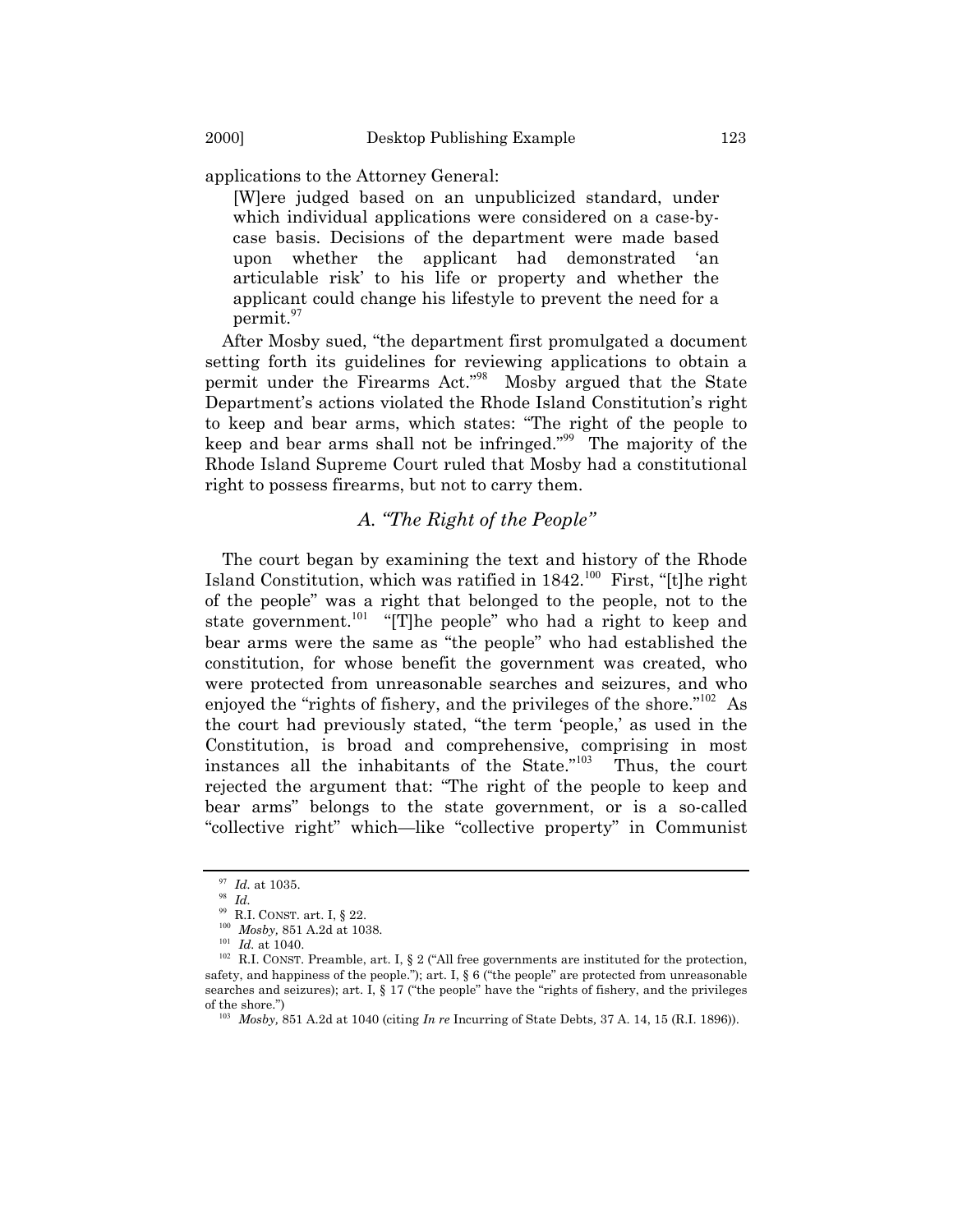countries—is a euphemism for saying that the right belongs to no person, but only to the government.

# *B. ìBear Armsî*

The majority adopted the theory of some gun control advocates that the phrase "bear arms" has an exclusively military meaning. Thus a person serving in the state militia would "bear arms," but a person carrying a gun for personal protection or for hunting was not ìbearing arms.î Recognizing the federal court interpretation of the same phrase in the Second Amendment was mixed, the Rhode Island court focused on Rhode Island history.[104](#page-23-0) At the Rhode Island convention to consider ratifying the United States Constitution, the delegates proposed several amendments to the Constitution. The precursor of the Second Amendment included the proposed clause: ìany person religiously scrupulous of bearing arms, ought to be exempted, upon payment of an equivalent to employ another to bear arms in his stead.<sup>"[105](#page-23-1)</sup> Because the use of "bearing arms" in the clause of the proposed 1791 amendment had obviously military meaning, the court concluded that the phrase "bear arms" in the 1842 Rhode Island Constitution "relates exclusively to military service."<sup>[106](#page-23-2)</sup>

The lengthy dissent argued vigorously against the narrow interpretation of "bear arms." First, the:

military straitjacket [negated] all the other legitimate and traditional purposes for arms bearing, including, without limitation, self defense, personal security, hunting, and serving as a republican check on the power of arbitrary rulers to usurp individual rights. So construed and constricted, the 'individual right' of the people to bear arms shrinks and shrivels to a much-diminished and paltry thing—more a one-trick toy pony than a palladium of republican liberty.[107](#page-23-3)

Further, both modern dictionaries and Noah Webster's seminal 1828 *An American Dictionary of the English Language* all defined "bear" to include ordinary carrying. $\frac{108}{100}$  $\frac{108}{100}$  $\frac{108}{100}$  Many state constitutions preceding the 1842 Rhode Island Constitution had a right to "bear

<span id="page-23-0"></span> $104$  *Id.* at 1040–42.

<span id="page-23-1"></span><sup>105</sup> *Id.* at 1041.

<span id="page-23-2"></span><sup>106</sup> *Id.*

<span id="page-23-3"></span> $107$  *Id.* at 1057 (Flanders, J., dissenting).

<span id="page-23-4"></span> $108$  *Id.* at 1058-59.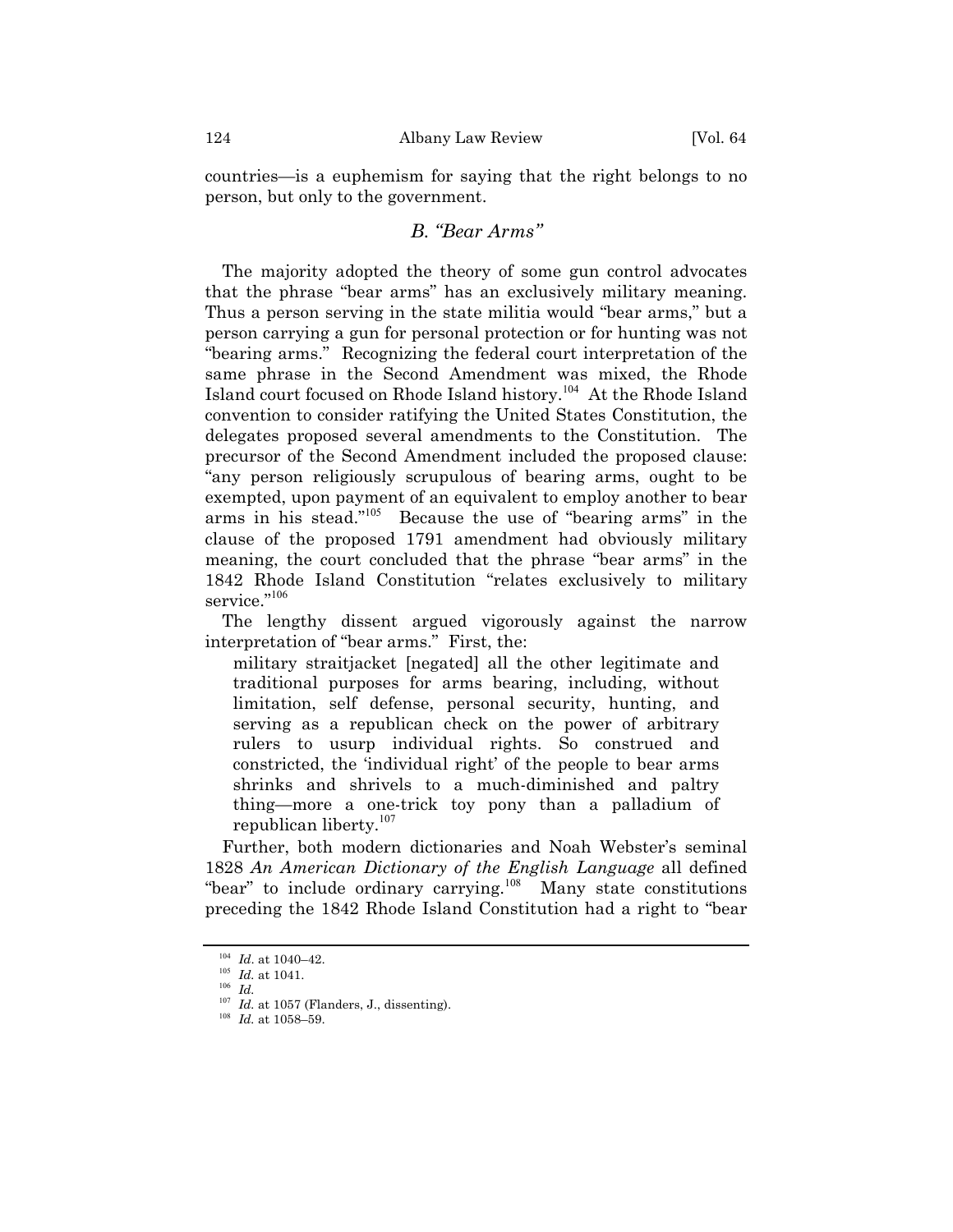arms" that was to be exercised "in defense of themselves and the state."<sup>[109](#page-24-0)</sup> While defense of "the state" could have a military-only connotation, defense "of themselves" strongly implied personal defense.<sup>[110](#page-24-1)</sup> Notably, the state supreme courts of Kentucky  $(1823)$ and Alabama (1840), had been called on to interpret "bear arms" and had found that it included bearing arms for self-defense.<sup>[111](#page-24-2)</sup>

The majority had placed great weight on a different southern decision from 1840, the Tennessee case of *Aymette v. State.*[112](#page-24-3)The Tennessee constitution stated that "the free white men of this State, have a right to keep and bear arms for their common defence.<sup>"[113](#page-24-4)</sup> *Aymette* had ruled that free white men in Tennessee had an unrestricted right to keep arms, but could only bear arms in the military context of "the common defence."<sup>[114](#page-24-5)</sup>

The dissent fired back that *Aymette* was decided "in the aftermath of the Nat Turner slave rebellion of  $1831$ .<sup>"[115](#page-24-6)</sup> It seemed doubtful to the dissent that *Aymette* was considered a precedent by the Rhode Island framers. In light of the distances between the states, they may not have even known about the Tennessee decision, and if they had known, would not have been inclined to follow a pro-slavery southern court.<sup>[116](#page-24-7)</sup>

This is especially so when one recalls that Rhode Island had abolished slavery many years before adopting its first constitution. Also, if the framers had wished to follow the 1840 *Aymette* decision when they drafted the language of art. 1, sec. 22, why would they not have included the ëfor the common defenceí language found in the Tennessee constitution.  $. . .<sup>2117</sup>$  $. . .<sup>2117</sup>$  $. . .<sup>2117</sup>$ 

Perhaps most tellingly, the *Aymette* decision hinged on "for the common defense":

Significantly, our constitution never has included such limiting ëcommon defenseí language. Moreover, if the

<sup>109</sup> *Id.* at 1059.

<span id="page-24-1"></span><span id="page-24-0"></span> $110$  *Id.* (citing various state constitutions, all of which include the phrase "bear arms" along with some variants of "in defence of themselves and the State").

<span id="page-24-2"></span><sup>&</sup>lt;sup>111</sup> *Id.* at 1060 (*discussing* [Bliss v. Commonwealth,](http://www.westlaw.com/Find/Default.wl?rs=++++1.0&vr=2.0&DB=465&FindType=Y&ReferencePositionType=S&SerialNum=1822001829&ReferencePosition=90) 12 Ky. 90, 90-92 (1822) ("that the right of the citizens to bear arms in defence of themselves and the state, shall not be questionedî includes the right to carry concealed guns for personal protection); [State v. Reid, 1 Ala. 612](http://www.westlaw.com/Find/Default.wl?rs=++++1.0&vr=2.0&DB=122&FindType=Y&ReferencePositionType=S&SerialNum=1840000586&ReferencePosition=621), 621 (1840) (a person may carry arms openly for self-defense, but not concealed)).

<span id="page-24-3"></span>*Mosby*, 851 A.2d at 1041; [Aymette v. State,](http://www.westlaw.com/Find/Default.wl?rs=++++1.0&vr=2.0&DB=757&FindType=Y&SerialNum=1840001919) 21 Tenn. 154 (1840)

<span id="page-24-4"></span><sup>113</sup> *[Aymette,](http://www.westlaw.com/Find/Default.wl?rs=++++1.0&vr=2.0&DB=757&FindType=Y&SerialNum=1840001919)* 21 Tenn. at 156.

<span id="page-24-5"></span><sup>114</sup> *Id.* at 161.

<span id="page-24-6"></span><sup>115</sup> *Mosby,* 851 A.2d at 1061 n.46 (Flanders, J., dissenting).

<span id="page-24-7"></span><sup>116</sup> *Id.* (Flanders, J., dissenting).

<span id="page-24-8"></span><sup>&</sup>lt;sup>117</sup> *Id.* (Flanders, J., dissenting).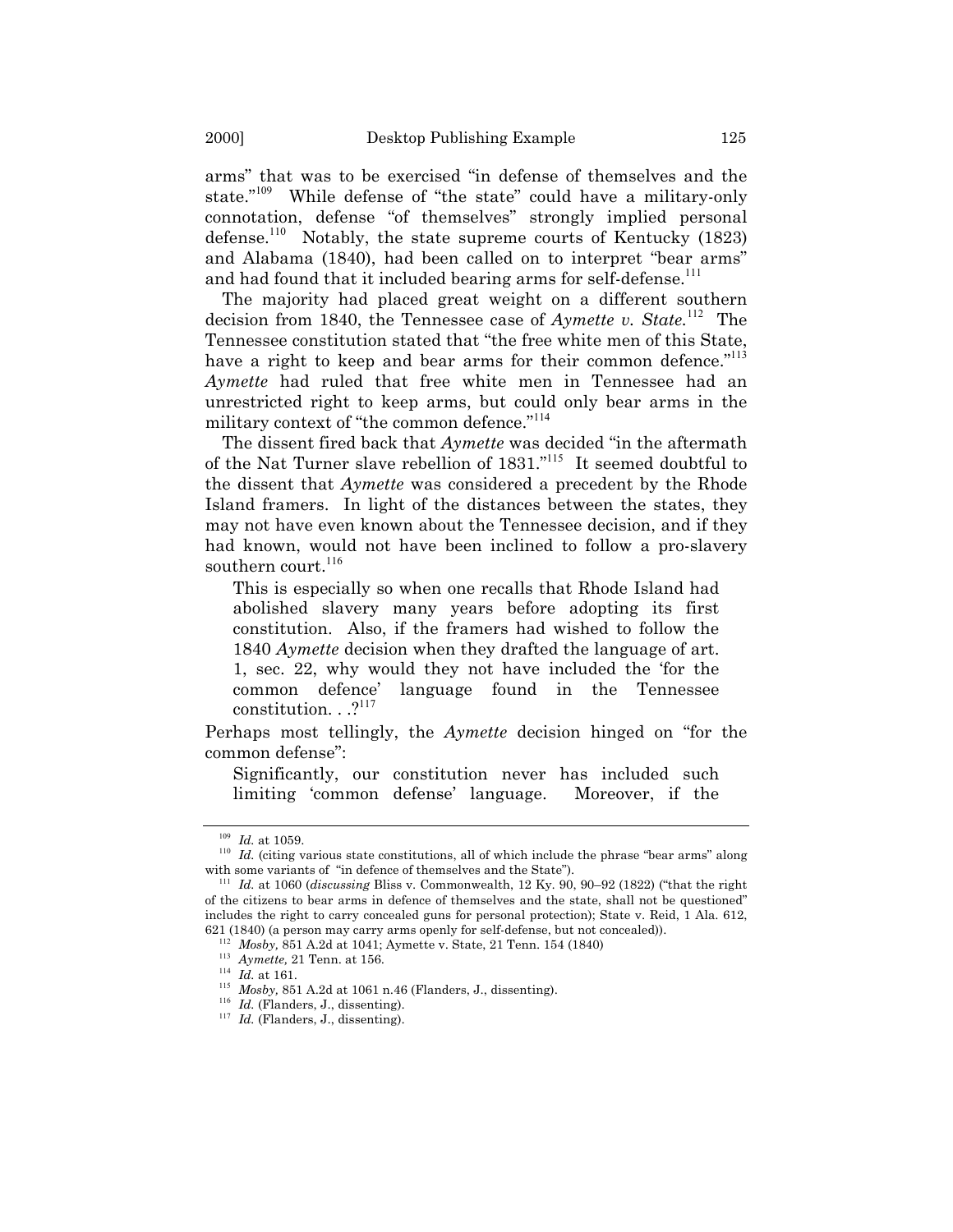meaning of 'bear arms' by itself meant that the free white men of Tennessee could bear arms only for a military-related purpose, then there would have been no need for the framers of the Tennessee constitution to qualify it by also including the phrase 'for their common defence' in this clause of the constitution, because such language would have been redundant of what it meant for the people to 'bear arms.' [citation omitted] Thus, even the Aymette court did not suggest that the words 'bear arms' could not have a nonmilitary meaning when used in another context, such as in the Rhode Island Constitution, that does not include any limiting for the common defense' language after its bear arms' clause.<sup>[118](#page-25-0)</sup>

The dissent also pointed out that the Rhode Island Supreme Court, in two recent criminal cases, had used the phrase "bearing" arms" and "arms-bearing" to refer to gun-carrying in a non-military context.<sup>[119](#page-25-1)</sup> The majority retorted, accurately, that the recent cases did not involve interpretation of constitutional language.<sup>[120](#page-25-2)</sup> Nevertheless, the recent cases showed that "bearing arms" in modern usage includes more than just bearing arms in military service.<sup>[121](#page-25-3)</sup> If the modern usage is not restricted to the military, however, the majority ought to have produced some evidence

<span id="page-25-0"></span><sup>118</sup> *Id*. at 1061.

Although the framers of our constitution certainly were aware of the wording of the Second Amendment to United States Constitution when they drafted the language of art. 1, sec. 22, and omitted the Second Amendmentís prefatory militia clause from our constitution, the historical evidence suggests that they also were aware of the various constitutions of the other states, some of which included limiting language in their analogous arms-bearing clauses. Nevertheless, the framers of our constitution chose to omit such potentially limiting language from the unqualified phrasing set forth in art. 1, sec. 22. Thus, they failed to include any reference to a limited purpose for which the right of the people to bear arms could be exercised. It is appropriate to consider the omission of any qualifying language from such an enactment, when the framers clearly had the opportunity to adopt the potentially limiting phraseology used in analogous provisions of other extant constitutions, yet they failed to do so. For example, in *State v. Feng,*  $421$  A.2d  $1258$ ,  $1264$  (R.I.1980), this Court held '[w]e shall not interpret a statute to include a matter omitted unless the clear purpose of the legislation would fail without the implication.

<span id="page-25-1"></span>*Id.* at 1066.

<sup>&</sup>lt;sup>119</sup> *Id.* at 1058; State v. McGuy, 841 A.2d 1109, 1114 (R.I. 2003) ("People who fear *those bearing arms* are not adequately provoked to shoot and kill them merely because the latter become verbally abusive and draw too close for comfort.î) (emphasis added); Volpe v. Gallagher, [821 A.2d 699, 704](http://www.westlaw.com/Find/Default.wl?rs=++++1.0&vr=2.0&DB=162&FindType=Y&ReferencePositionType=S&SerialNum=2003342250&ReferencePosition=702) (R.I. 2003) ("defendant breached no duty that she owed to her next-door neighbors when she failed to disarm her son or otherwise control his *arms-bearing* activity.") (emphasis added).

<span id="page-25-2"></span> $120$  *Mosby*, 851 A.2d at 1042–43.

<span id="page-25-3"></span><sup>121</sup> *Id*. at 1043.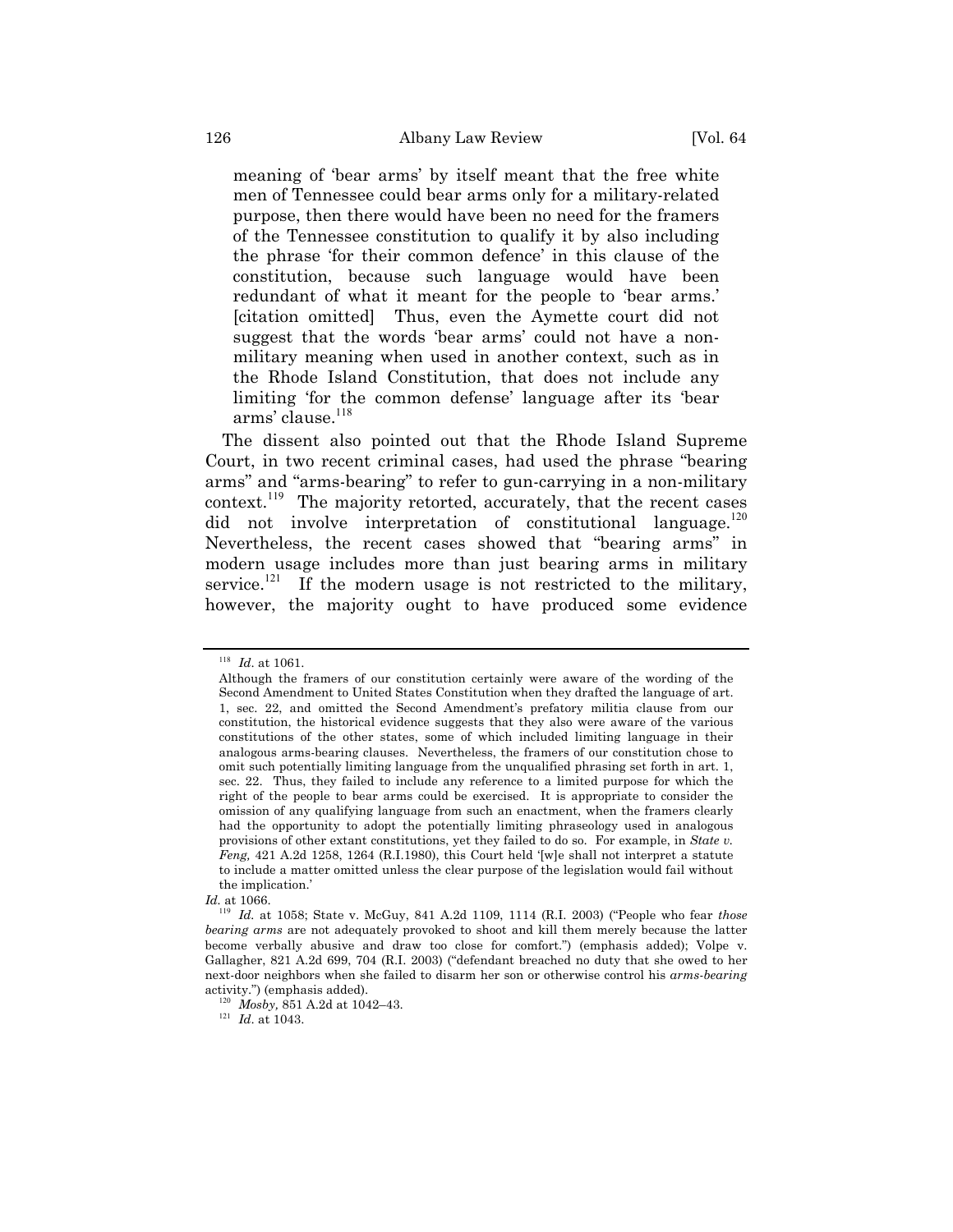showing that the meaning of the phrase had changed between 1842 and today.

Given the abundant evidence from the early nineteenth and twenty-first centuries that Americans use the phrase "bear arms" to mean the carrying of guns in many situations, not just in military service, the majority's constricted interpretation of "bear arms" was implausible.

# *C. Keeping Arms*

Although the right to bear arms was interpreted to apply quite narrowly, the right to "keep" arms received a broad interpretation. This implied relationship between the bearing of arms and military service, however, does not undermine the "individual right to 'keep' arms in oneís home or in his or her place of business. It is the keeping of arms that is the *sine qua non* of the individual right under art. 1, sec. 22."<sup>[122](#page-26-0)</sup> Indeed, one has an absolute "right to 'keep' arms in one's home or in his or her place of business."<sup>[123](#page-26-1)</sup>

## 1. Reasonableness Test

To determine whether a particular law violates the Rhode Island right to arms, the majority adopted "a reasonableness test—the proper question is whether the statute is a reasonable exercise of police power. $i^{124}$  $i^{124}$  $i^{124}$  As in Wisconsin, the test was explained as "whether the statute is a reasonable limitation of the right to bear arms, rather than a reasonable means of promoting the public welfare."<sup>[125](#page-26-3)</sup> As with all constitutional challenges in Rhode Island, ìthe party challenging its constitutionality bears the burden of convincing this Court beyond a reasonable doubt that the enactment violates the state or federal constitution.<sup>"[126](#page-26-4)</sup>

## 2. Rhode Islandís Gun Permit System

The majority briefly discussed the mandatory statute for carry licenses issued by cities and towns. The court emphasized that the statute was a Shall Issue law, and while municipal authorities could reject an applicant who was not "a suitable person," the "suitable

<span id="page-26-0"></span><sup>122</sup> *Id*. at 1057.

<span id="page-26-1"></span> $123$  *Id.* 

<span id="page-26-2"></span><sup>124</sup> *Id*. at 1044. <sup>125</sup> *Id.*

<span id="page-26-4"></span><span id="page-26-3"></span> $126$  *Id.* at 1045.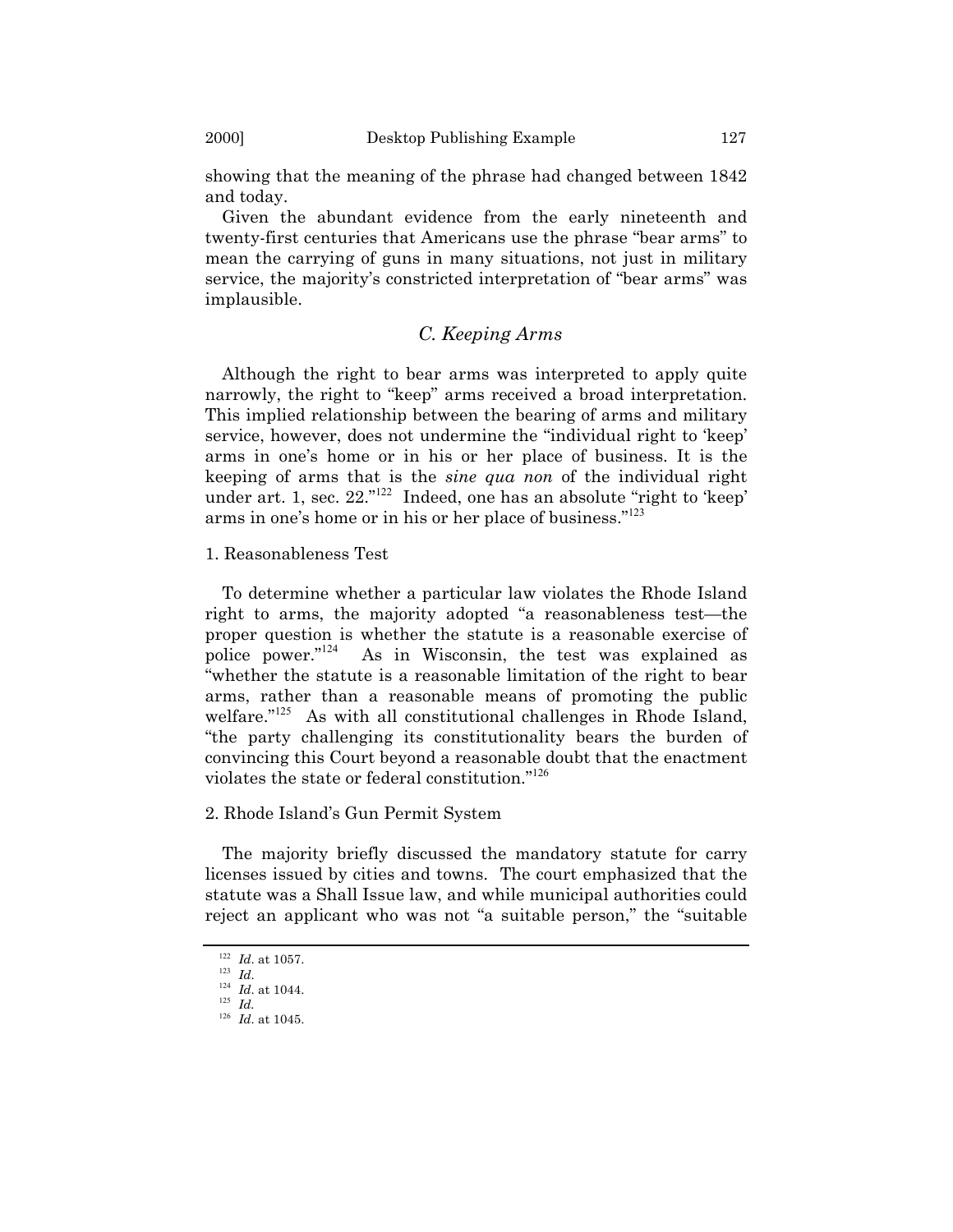personî language could not be misused to deny carry permits to persons just because a municipal employee did not want people to carry guns:

Mosby, a resident of Massachusetts who holds several gun licenses from other states, was entitled to a carrying permit from the licensing authority of any city or town. An avid gun collector, plaintiff has a proper reason for carrying a pistol or revolver and there is no suggestion that he is an unsuitable person.  $\ldots$  \$ 11-47-11 is mandatory—an applicant who meets the criteria set forth in  $\S$  11-47-11 is entitled to a gun permit. . . . Although we are mindful that the ësuitable person' provision in  $\S$  11-47-11 vests the local licensing authority with discretion to reject an application filed by an unsuitable person, this leeway does not affect the requirement that the licensing authority *shall* issue a permit to a suitable person who meets the requirements set forth in the statute. The finding that an applicant is a suitable person involves an exercise of discretion, but certain individuals are unsuitable as a matter of law, including convicted felons, habitual drunkards, mental incompetents, illegal aliens, and anyone who has failed to meet the minimum firing qualification score. Moreover, if a license is refused on the ground that a person is not suitable, this determination is subject to review by this Court on certiorari.... Because anyone who meets the conditions of  $\S$ 11-47-11 is entitled to a gun permit, this mandatory requirement supplies the necessary safeguards to the right to bear arms in this state and vindicates the rights set forth in art. 1, sec. 22, of the Rhode Island Constitution.<sup>[127](#page-27-0)</sup>

The majorityís reading of the statute was persuasive, but the constitutional reference was odd. According to the majority, there is no constitutional right in Rhode Island to carry guns, except in a military context. Mosby was not seeking to carry a handgun in a militia; he was seeking to carry a handgun for personal protection. Nevertheless, the court stated that the Shall Issue statute for handgun carry licensing was constitutionally required.

The court then turned to the discretionary statute for May Issue license by the State Police Department. The court emphasized that "the inclusion of the word 'may' in  $\S$  11-47-18(a) expressly confers broad discretion upon the department to issue or decline to issue

<span id="page-27-0"></span><sup>127</sup> *Id.* at 1048.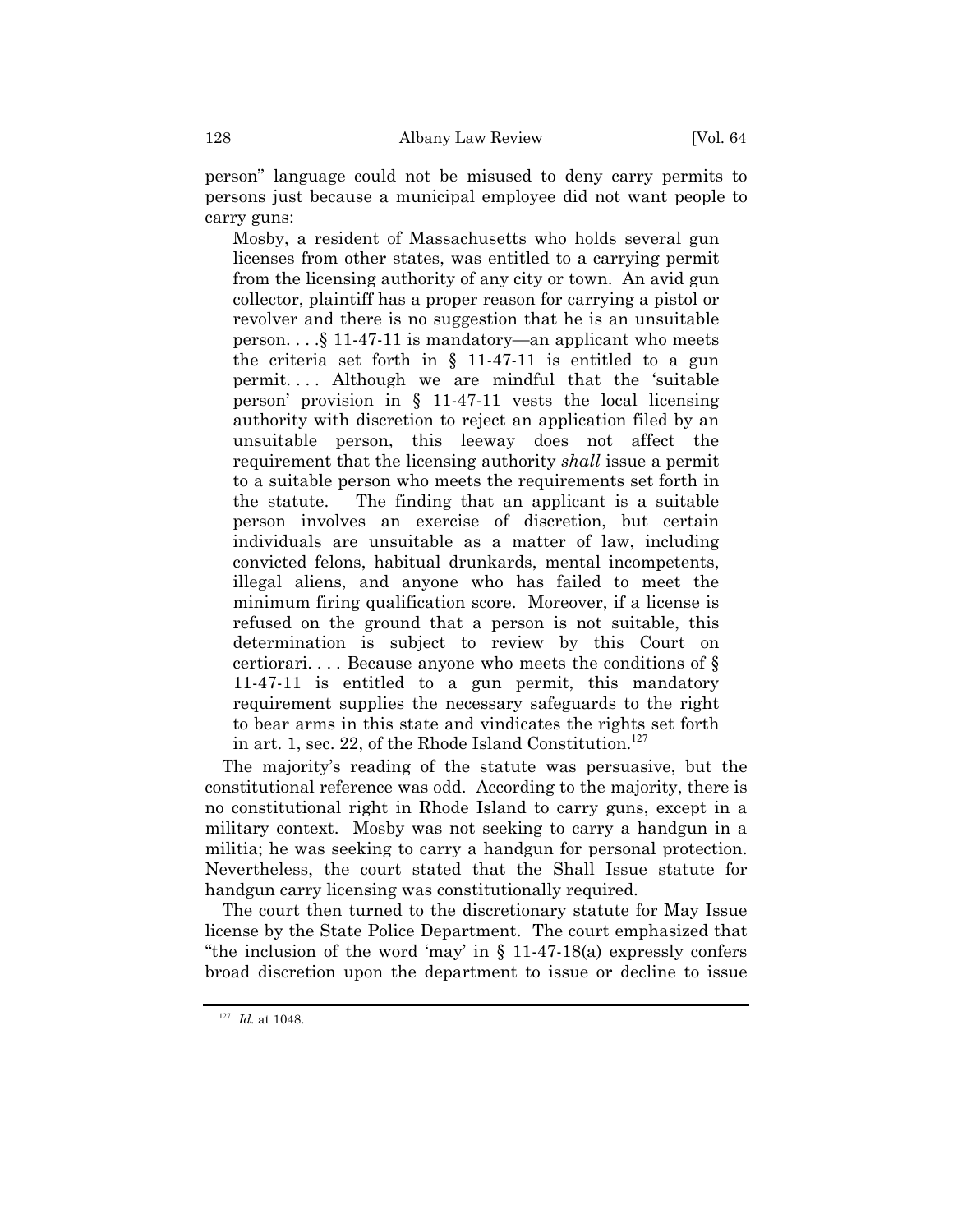gun permits. This does not, however, have an impact upon ëthe right of the people to keep and bear arms." $128$  The May Issue statute could not be applied arbitrarily and applicants had a right to judicial review:

As a matter of policy, this Court will not countenance any system of permitting under the Firearms Act that would be committed to the unfettered discretion of an executive agency. Although the court's authority to review the decision is limited, it is not nonexistent. One does not need to be an expert in American history to understand the fault inherent in a gun-permitting system that would allow a licensing body carte blanche authority to decide who is worthy of carrying a concealed weapon. The constitutional right to bear arms would be illusory, of course, if it could be abrogated entirely on the basis of an unreviewable unrestricted licensing scheme. Such review is available through a common-law writ of certiorari.<sup>[129](#page-28-1)</sup>

Certiorari was, however, the only remedy. The Attorney General Department had denied Mosby a hearing and Mosby had appealed under the state Administrative Procedures Act ("APA"). But the court held that the APA was not applicable.<sup>[130](#page-28-2)</sup>

The result of the case did not give Mosby the permit from the Attorney General, nor did the court review the reasonableness of the Attorney Generalís decision. But the *Mosby* decision makes it clear that Mosby can petition the Supreme Court of Rhode Island for certiorari to review the Attorney Generalís denial. More significantly, the majority affirmed that the other carry licensing statute, for municipal permits, is a Shall Issue statute. The majority strongly suggested that Mosby is "a suitable person" to receive a carry permit. As of early 2005, the Attorney General has not withdrawn his instructions to Rhode Island municipalities to refuse municipal Shall Issue permits to persons who do not already have state May Issue licenses. It is impossible to believe that such refusal is lawful under the *Mosby* decision. *Mosby* instructs that municipalities must issue carry permits to every "suitable person," and that failure to issue such a permit would infringe the state constitutional right to keep and bear arms.

In Indiana, local officials who refused to obey a state mandatory

<span id="page-28-0"></span><sup>128</sup> *Id.*

<span id="page-28-1"></span> $129$  *Id.* at 1050–51.

<span id="page-28-2"></span><sup>130</sup> *Id.* at 1051.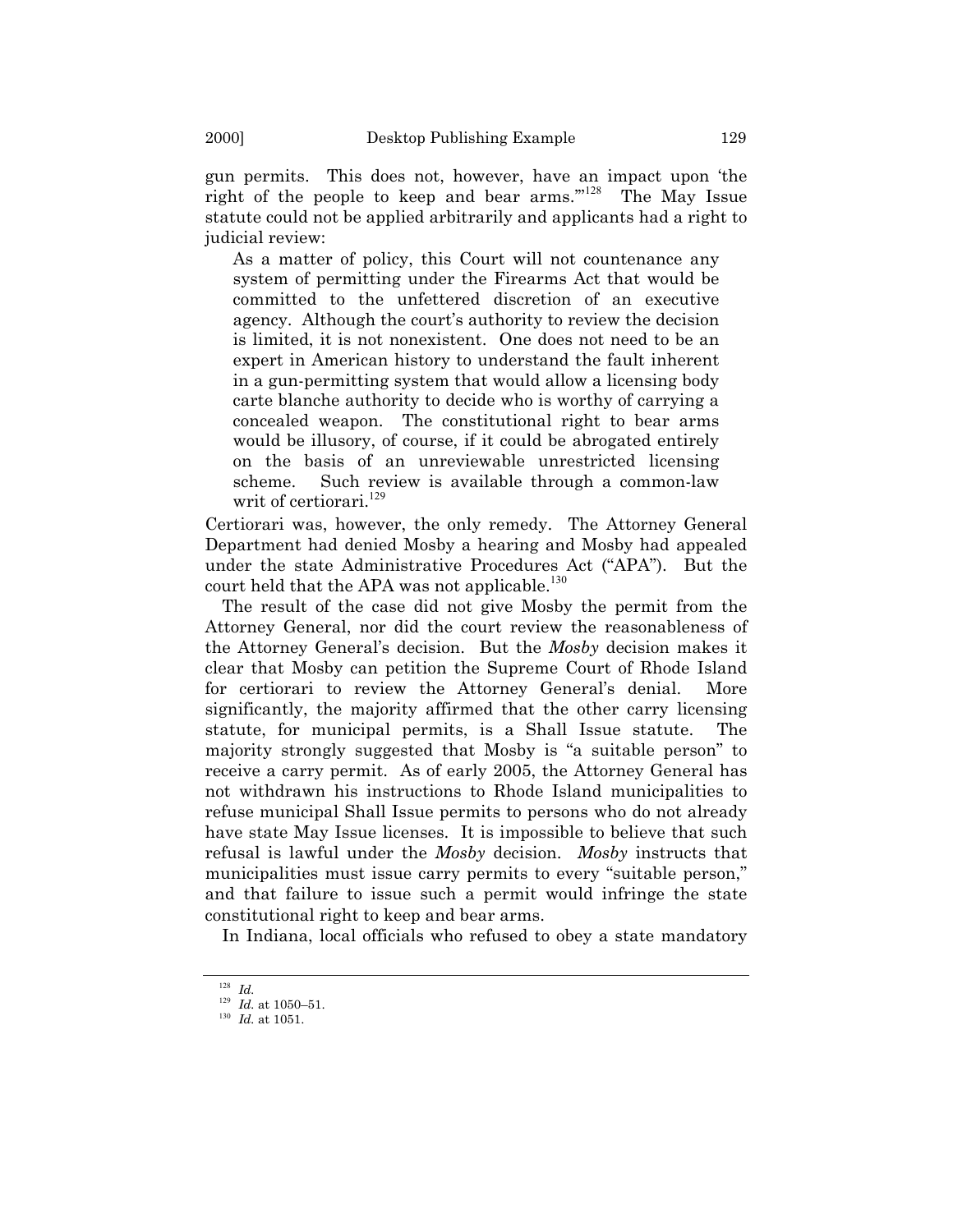licensing system for handguns lost a suit brought under Section 1983 of the federal Civil Rights Act. The Indiana applicants had a right to keep and bear arms under the Indiana Constitution and this state constitutional right was part of their Fourteenth Amendment rights under the federal Constitution. The local governmentís blanket refusal to issue permits, as required by Indiana state law, was therefore held to be a violation of the Fourteenth Amendment, giving rise to money damages under Section 1983.<sup>[131](#page-29-0)</sup> A similar claim based on the illegal denial of municipal carry permits in Rhode Island would appear to have a good chance of success. Alternatively, the Rhode Island state courts would seem an appropriate venue simply to compel municipalities to obey the state statute.

### IV. CONCLUSION

Three-quarters of the states have already settled on the compromise Shall Issue legislation which has recently become law in New Mexico, Missouri and Ohio. The Wisconsin legislature fell only one vote short of over-riding the Governor's veto and enacting a similar law. It took a decade for proponents of Shall Issue laws in New Mexico and Ohio to prevail, and a decade-and-a-half for their counterparts in Missouri. Given the persistence of the advocates, it seems likely that Wisconsin will sooner or later have its own Shall Issue law. Rhode Island already does, although the law is, in practice, nullified for the time being, but such nullification seems untenable after the Rhode Island court's *Mosby* decision.

Shall Issue laws are criticized by absolutist Second Amendment rights groups, such as Gun Owners of America. They argue that a citizen should not need to obtain a government permit to exercise their constitutional rights. Shall Issue laws are also criticized by gun prohibition groups, such as the Brady Campaign. They argue that blood will run in the streets and disaster will follow the enactment of a Shall Issue law—although such predictions seem increasingly implausible now that most states already have such laws. Social scientists such as John Lott and Steven Donahue dispute whether Shall Issue laws result in a statistically significant drop in violent crime,<sup>[132](#page-29-1)</sup> but there is little dispute that the people

<span id="page-29-0"></span><sup>131</sup> *See* Kellogg v. City of Gary, 562 N.E.2d 685 (Ind. 1990).

<span id="page-29-1"></span><sup>132</sup> *See generally* JOHN R. LOTT, JR., MORE GUNS: LESS CRIME (2d ed. 2000); Ian Ayres & John J. Donohue III, *Shooting Down the "More Guns, Less Crime" Hypothesis*, 55 STAN. L. REV. 1193 (2003); Florenz Plassmann & John Whitley, *Confirming "More Guns, Less Crime,"*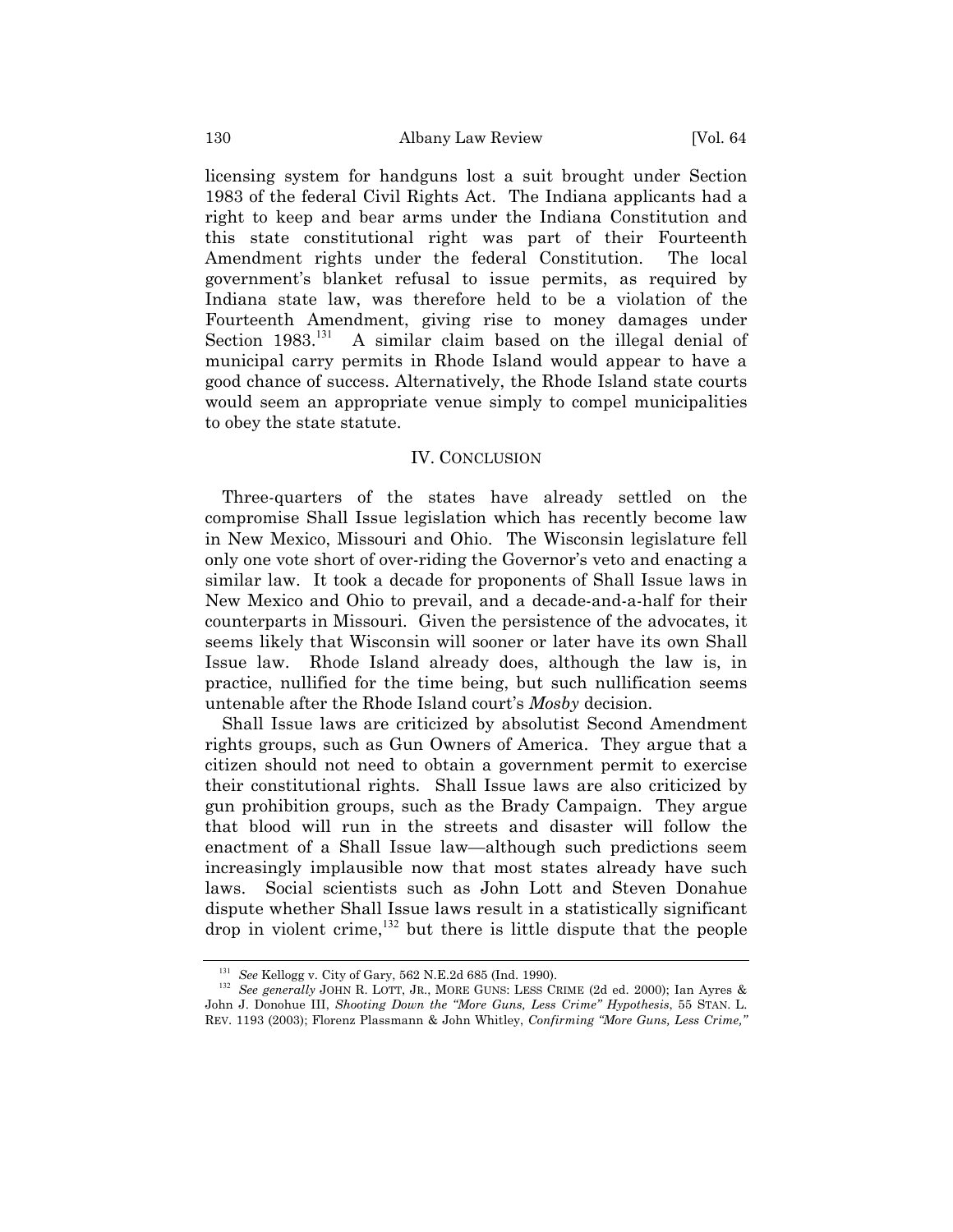who obtain concealed handgun permits almost never commit violent gun crimes while carrying their licensed gun.

As matter of pure reason, it is, of course, possible to argue that carrying an unconcealed guns is a constitutionally sufficient alternative to the licensed carrying of concealed guns. Indeed, many state courts in the nineteenth century upheld restrictions on concealed carry precisely because unconcealed carry remained entirely legal and unrestricted.<sup>[133](#page-30-0)</sup> The majority of the Ohio Supreme Court, and Justice Abrahamson in Wisconsin, follow in this tradition.

But in practical terms, licensed concealed carry is the more reasonable alternative in most areas of the United States. If the gun is concealed, would-be criminals face the deterrent risk that almost any potential victim might be armed. A concealed gun is much harder for a thief to snatch away by surprise than is a gun in an open holster. And concealed guns are less likely to upset people who have emotional fears of guns.<sup>[134](#page-30-1)</sup>

Courts are generally careful not to get too far out of step with social norms, particularly on controversial issues such as gun rights and gun control. The Shall Issue laws are not consistent with maximalist interpretations of the right to keep and bear arms, nor are they consistent with the views of people who wish that the right did not exist, and who propose interpretations to shrink the right to the vanishing point. But such laws are consistent with a broad American social consensus on firearms. Polling data suggest that the public does not object to fairly-administered licensing systems, particularly for gun carrying in public places; nor does the majority of the public object to law-abiding adults carrying concealed handguns for self-defense. Now that over three-quarters of the states have Shall Issue licensing laws, the claims of gun prohibition advocates that licensed gun carrying will lead to social chaos and massive impulsive gun violence seems very implausible.

Although the procedural postures and precise issues were different in New Mexico, Missouri, Ohio, Wisconsin and Rhode Island, the supreme courts of each of these states have all contributed to and deepened the emerging social consensus in the United States about the licensed carrying of concealed handguns for

<sup>55</sup> STAN. L. REV. 1313 (2003); Ian Ayres & John J. Donohue III, *The Latest Misfires in Support of the ìMore Guns, Less Crimeî Hypothesis*, 55 STAN. L. REV. 1371 (2003).

<span id="page-30-0"></span><sup>133</sup> *See* David B. Kopel, *The Second Amendment in the Nineteenth Century*, 1998 BYU L. REV. 1359.

<span id="page-30-1"></span> $134$  The precise term for such fears is "hoplophobia" (fear of armed citizens).